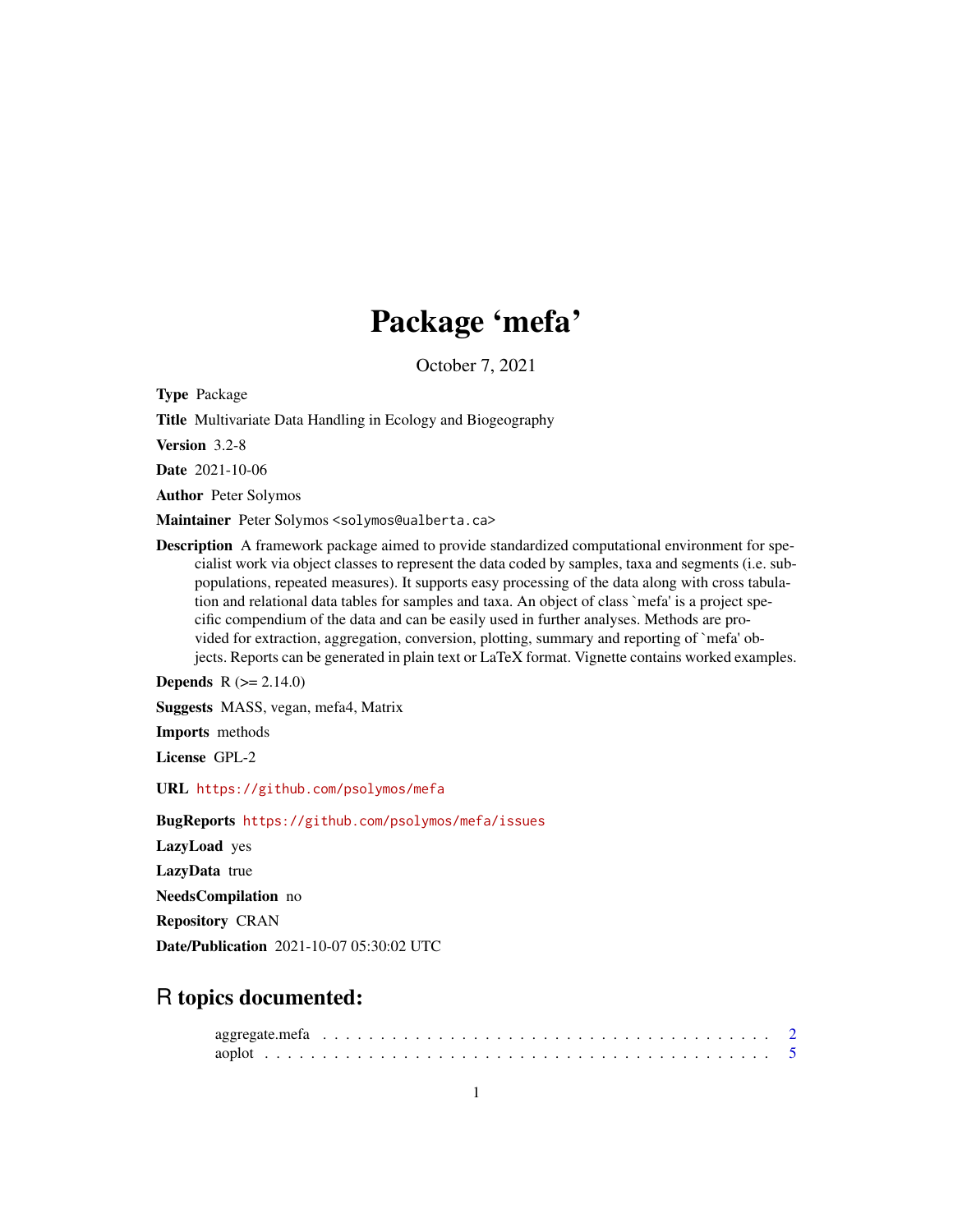<span id="page-1-0"></span>

|       |          | -6             |
|-------|----------|----------------|
|       |          | $\overline{7}$ |
|       |          | - 9            |
|       | fill.na  |                |
|       |          |                |
|       |          |                |
|       |          |                |
|       |          |                |
|       |          |                |
|       |          |                |
|       |          |                |
|       | mefalogo |                |
|       |          |                |
|       |          |                |
|       |          |                |
|       |          |                |
|       |          |                |
|       |          |                |
|       |          |                |
|       |          |                |
|       |          |                |
| Index |          | 39             |
|       |          |                |

<span id="page-1-2"></span>aggregate.mefa *Extract and Aggregate Objects of Class 'mefa'*

## <span id="page-1-1"></span>Description

These methods are useful when extracting or aggregating 'mefa' objects. The count data matrix, the matrices for segments and the linked tables of samples and taxa are extracted or aggregated at the same time.

## Usage

```
## S3 method for class 'mefa'
aggregate(x, by.sum = NULL, by.data = NULL, ...)## S3 method for class 'mefa'
x[i = 1:dim(x)[1], j = 1:dim(x)[2], k = 1:dim(x)[3], drop = FALSE]xtab(x, \ldots)\text{sample}(x, \ldots)taxa(x, ...)
segm(x, \ldots)
```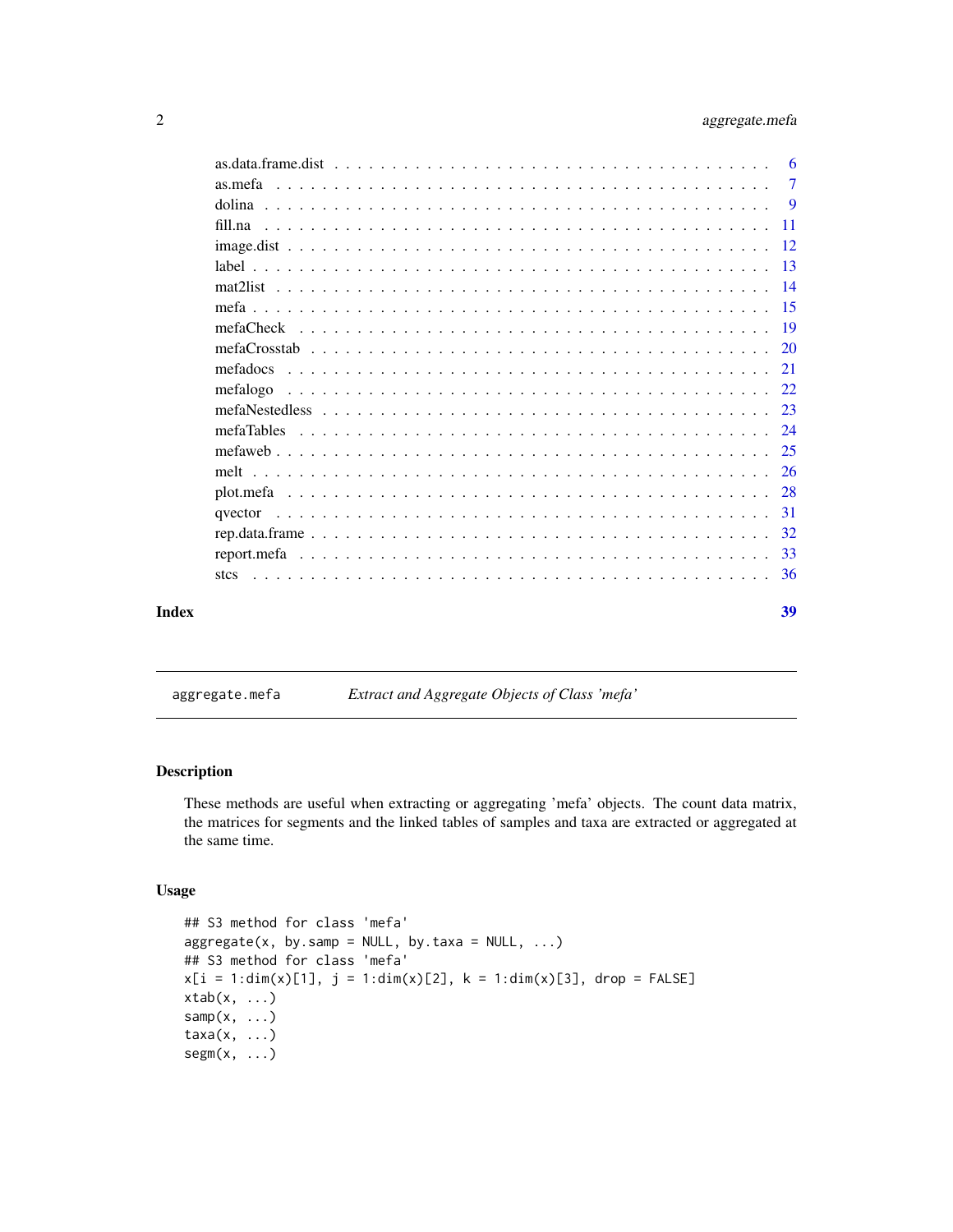## <span id="page-2-0"></span>aggregate.mefa 3

#### **Arguments**

| $\times$ | an object of class 'mefa'.                                                                                                                                                             |
|----------|----------------------------------------------------------------------------------------------------------------------------------------------------------------------------------------|
| by.samp  | a vector with length as the number of samples and more than one unique values<br>to use aggregating samples.                                                                           |
| by.taxa  | a vector with length as the number of taxa and more than one unique values to<br>use aggregating taxa.                                                                                 |
| i, j, k  | index value or a vector of indices for samples, taxa and segments, respectively.<br>Can be numeric or character. Negative numeric values indicate items to be ex-<br>cluded.           |
| drop     | logical, if TRUE the unused factor leves in the linked tables for samples and<br>species will be dropped after extraction. If FALSE (default) unused factor levels<br>are left intact. |
| $\cdots$ | other arguments passed to the generic function.                                                                                                                                        |

#### Details

If a 'mefa' object is aggregated, either or both tables for samples and taxa (depending on if the aggregation was made by rows, columns or both) are set to NULL. Because aggregation is not straightforward for data frames with mixed type of data (e.g. factors, character vectors), and the applied function (mean, sum, etc.) depends on the type of the numeric variables. Consequently, if new data table is needed, that must be defined again by the function [mefa](#page-14-1). If the original data frame contained only numeric columns, it can be easily aggregated if the function to apply is known. For factors and numeric columns, however, such aggregation is not defined.

The ordering of dimensions follow the ordering of the indices in the extraction call, except for nested subsets, when sequence of nested segments is not allowed to be affected by the extraction (error message is given). The extracting method retains samples and taxa tables as well. If non-nested segments are extracted, the x\$xtab matrix will contain the sum of segments, and not the original values of x\$xtab. Thus if a resulting 'mefa' object has only one segment, it will be identical to the x\$xtab matrix. If nested segments are extracted, x\$xtab will be identical to the last segment and not the sum of segments. See the examples for these differences. If the original object had nested segments and the first is excluded, segment names change as a result. If only one segment remains in the result, the nested attribute is turned off.

If the aggregation is done over a vector that is not part of the tables inside the 'mefa' object, it must have a class attribute to be recognised, use e.g. the as. factor function (see 'Examples').

The resulting 'mefa' object must contain at least 2 samples and 2 taxa.

Extractor functions xtab, samp, taxa, and segm extract the corresponding element from the 'mefa' object.

#### Value

An object of class 'mefa'.

#### Note

The aggregate method replaces the function strify, the [ method replaces the function exclmf of the old  $(< 2.0)$  versions of the **mefa** package.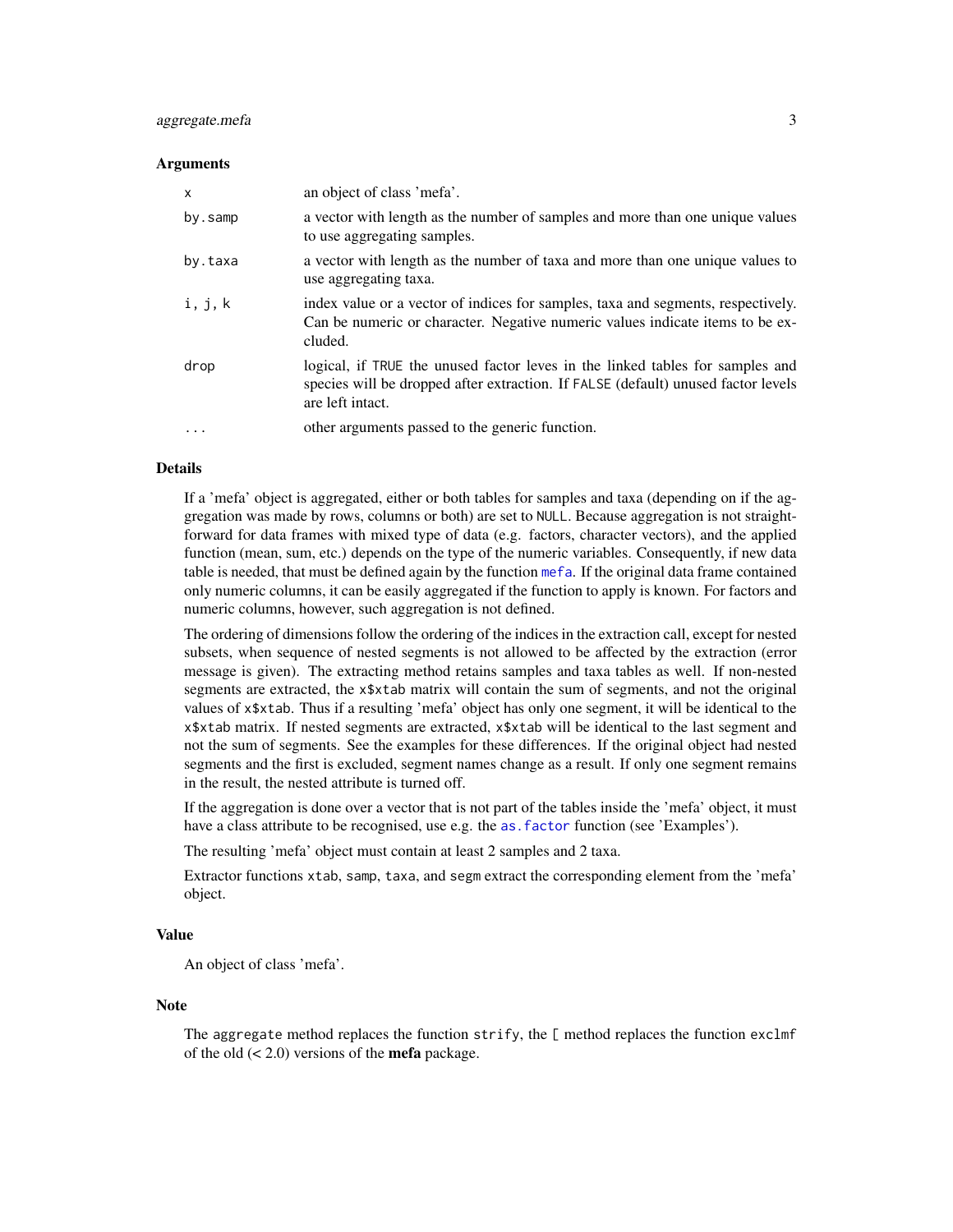#### <span id="page-3-0"></span>Author(s)

P\'eter S\'olymos, <solymos@ualberta.ca>

#### References

S\'olymos P. (2008) mefa: an R package for handling and reporting count data. *Community Ecology* 9, 125–127.

S\'olymos P. (2009) Processing ecological data in R with the mefa package. *Journal of Statistical Software* 29(8), 1–28. doi: [10.18637/jss.v029.i08](https://doi.org/10.18637/jss.v029.i08)

```
http://mefa.r-forge.r-project.org/
```
## See Also

## [mefa](#page-14-1)

```
data(dol.count, dol.samp, dol.taxa)
x <- mefa(stcs(dol.count), dol.samp, dol.taxa)
## These two are identical
aggregate(x, "microhab")
aggregate(x, x$samp$microhab, inside = FALSE)
## Interaction
aggregate(x, c("method", "microhab"))
## Both samples and taxa tables
aggregate(x, "microhab", "familia")
## To use a factor
aggregate(x, "microhab", as.factor(rbinom(dim(x)[2], 1, 0.5)))
## Extraction
x[1:10, ]
x[, 1:5]
x[, , "broken"]
x[1:10, 1:5]
x[1:10, 1:5, 2]
## Note factor levels
y <- x[which(x$samp$method == "time"), ]
levels(y$samp$method)
z \leq x[which(x$samp$method == "time"), drop = TRUE]
levels(z$samp$method)
## Note the differences in total sums
y <- mefa(stcs(dol.count), dol.samp, dol.taxa, nested = TRUE)
x[ , , 2]
y[ , , 2]
```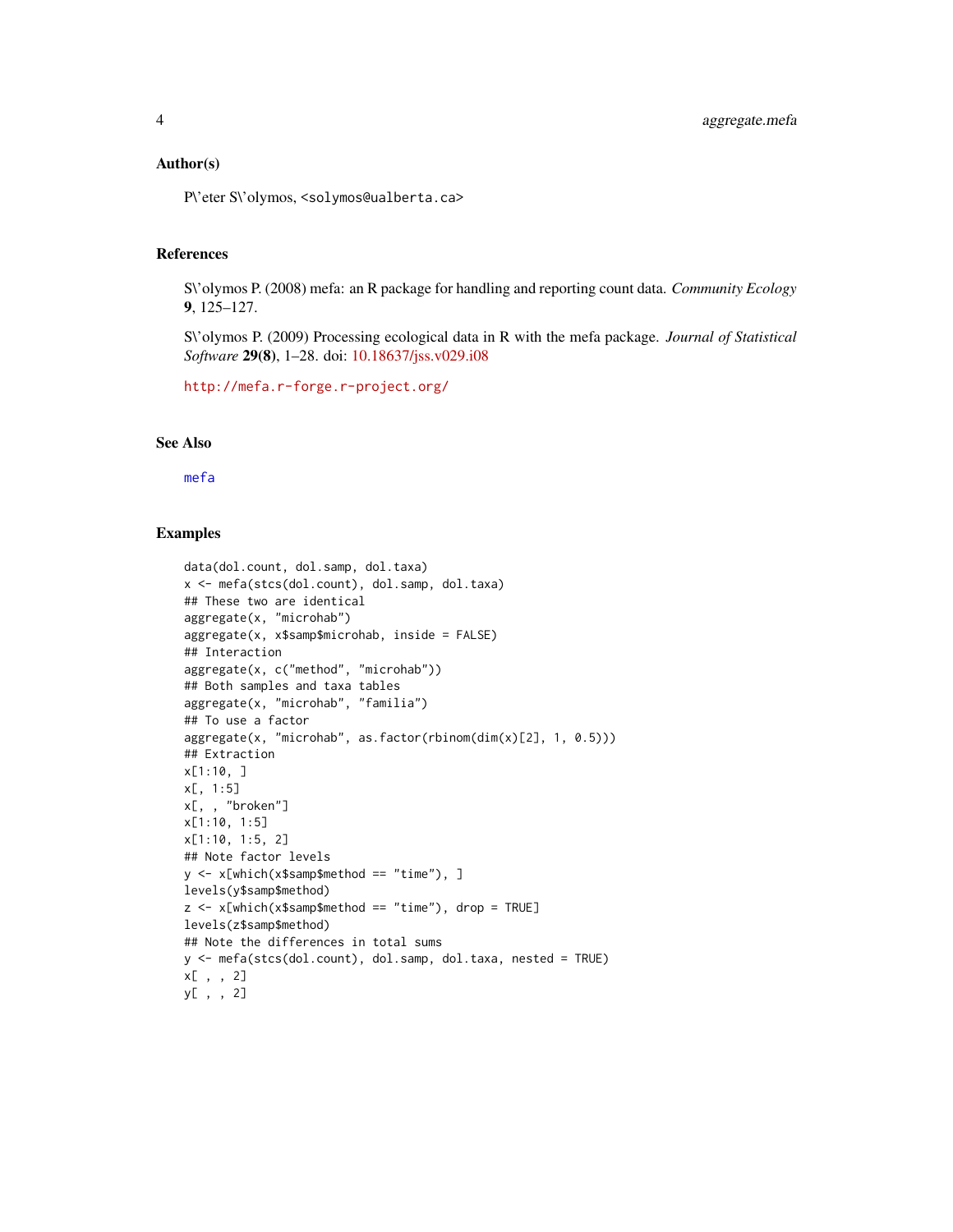<span id="page-4-0"></span>

## Description

Abundance-occupancy plot.

## Usage

```
aoplot(x, ...)## Default S3 method:
aophot(x, log = TRUE, xlab, ylab, ...)
```
## Arguments

| X          | An object, possibly a matrix.                             |
|------------|-----------------------------------------------------------|
| log        | Logical, if abundance values should be log10 transformed. |
| xlab, ylab | Axis labels, can be missing for default labels.           |
|            | Other arguments passed to plot function.                  |

## Details

Column sums of x (species abundances) are plotted against column sums of the binarized x (species occupancy).

## Value

Creates a plot as a side effect.

Invisibly returns abundance and occurrence values in a matrix.

#### Author(s)

Peter Solymos <solymos@ualberta.ca>

```
data(dol.count)
x <- mefa(stcs(dol.count))
aoplot(x)
```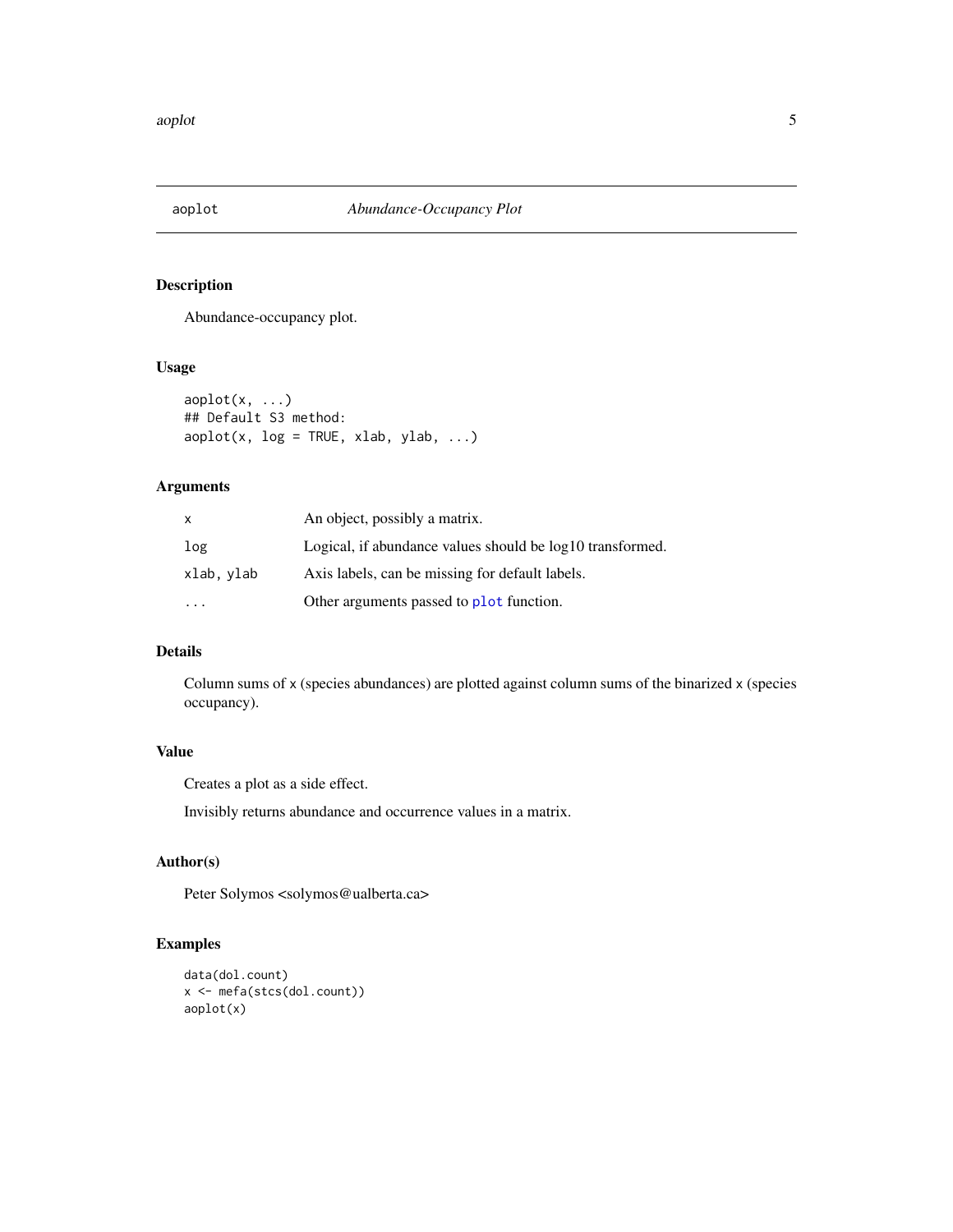<span id="page-5-0"></span>as.data.frame.dist *Manipulation Tools for Class 'dist'*

## Description

Converts a 'dist' object into vector and vice versa.

## Usage

```
vec2dist(x, size, labels = NULL, diag = FALSE, upper = FALSE,
call = FALSE, method = NULL)is.dist(x)
## S3 method for class 'dist'
stack(x, dim.name = FALSE, ...)
```
#### Arguments

| $\mathsf{x}$                      | A vector or a 'dist' object.                                                                                                        |  |  |  |
|-----------------------------------|-------------------------------------------------------------------------------------------------------------------------------------|--|--|--|
| size                              | Integer, the number of observations in the dataset (see dist).                                                                      |  |  |  |
| labels, diag, upper, call, method |                                                                                                                                     |  |  |  |
|                                   | Logical, setting attributes of the distance object (see dist).                                                                      |  |  |  |
| dim.names                         | Logical, if TRUE, names stored in the Labels attribute of the dist object are<br>returned as factors instead of row/column indices. |  |  |  |
| $\cdots$                          | Other arguments passed to functions.                                                                                                |  |  |  |

#### Value

vec2dist returns an object of class dist.

is.dist returns a logical statement about the class of the object.

stack.dist returns a data frame with comuns row for row id's, col for column id's and dist for the distance values.

#### Author(s)

P\'eter S\'olymos, <solymos@ualberta.ca>

## References

S\'olymos P. (2008) mefa: an R package for handling and reporting count data. *Community Ecology* 9, 125–127.

S\'olymos P. (2009) Processing ecological data in R with the mefa package. *Journal of Statistical Software* 29(8), 1–28. doi: [10.18637/jss.v029.i08](https://doi.org/10.18637/jss.v029.i08)

<http://mefa.r-forge.r-project.org/>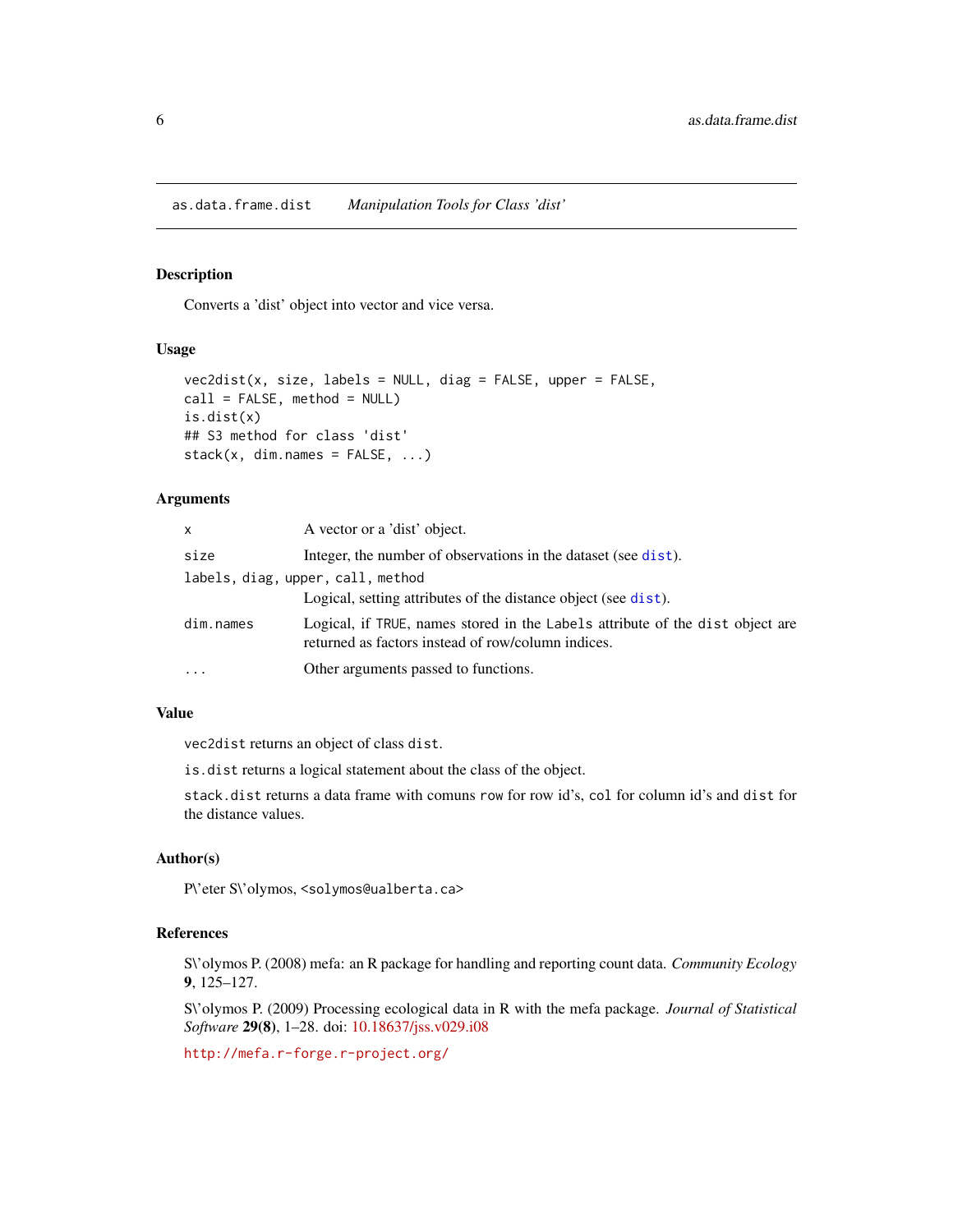#### <span id="page-6-0"></span>as.mefa 7

#### Examples

```
vec2dist(1:3, 3)
vec2dist(1:3, 3, diag = TRUE)vec2dist(1:3, 3, diag = TRUE, upper = TRUE)vec2dist(1:3, 3, labels=letters[1:3])
x \leftarrow dist(1:5)attr(x, "Labels") <- LETTERS[1:5]
x
is.dist(x)
stack(x)
stack(x, dim.name = TRUE)
```
<span id="page-6-1"></span>

as.mefa *Conversion Among Various Object Classes*

## <span id="page-6-2"></span>Description

These functions coerce into class 'mefa' or 'stcs'; or converts 'mefa' or 'stcs' obects into a 'data.frame', 'matrix', 'array', 'list'.

#### Usage

```
as.stcs(x, \ldots)## Default S3 method:
\text{as.stcs}(x, \ldots)as.mefa(x, \ldots)as.Mefa(x, \ldots)as.Xtab(x, ...)## Default S3 method:
as.mefa(x, samp, taxa, ...)
## S3 method for class 'array'
as.mefa(x, ...)## S3 method for class 'list'
as.mefa(x, ...)## S3 method for class 'mefa'
as.matrix(x, \ldots)## S3 method for class 'mefa'
as.array(x, \ldots)## S3 method for class 'mefa'
as.list(x, ...)## S3 method for class 'stcs'
as.data.frame(x, ...)
## S3 method for class 'mefa'
as.data.fname(x, ..., fun, name, make.unique = FALSE)\text{mss}(x, \text{ name}, \text{make.unique} = \text{FALSE}, \dots)msr(x, name, make.unique = FALSE, ...)mts(x, name, make.unique = FALSE, ...)mtr(x, name, make. unique = FALSE, ...)
```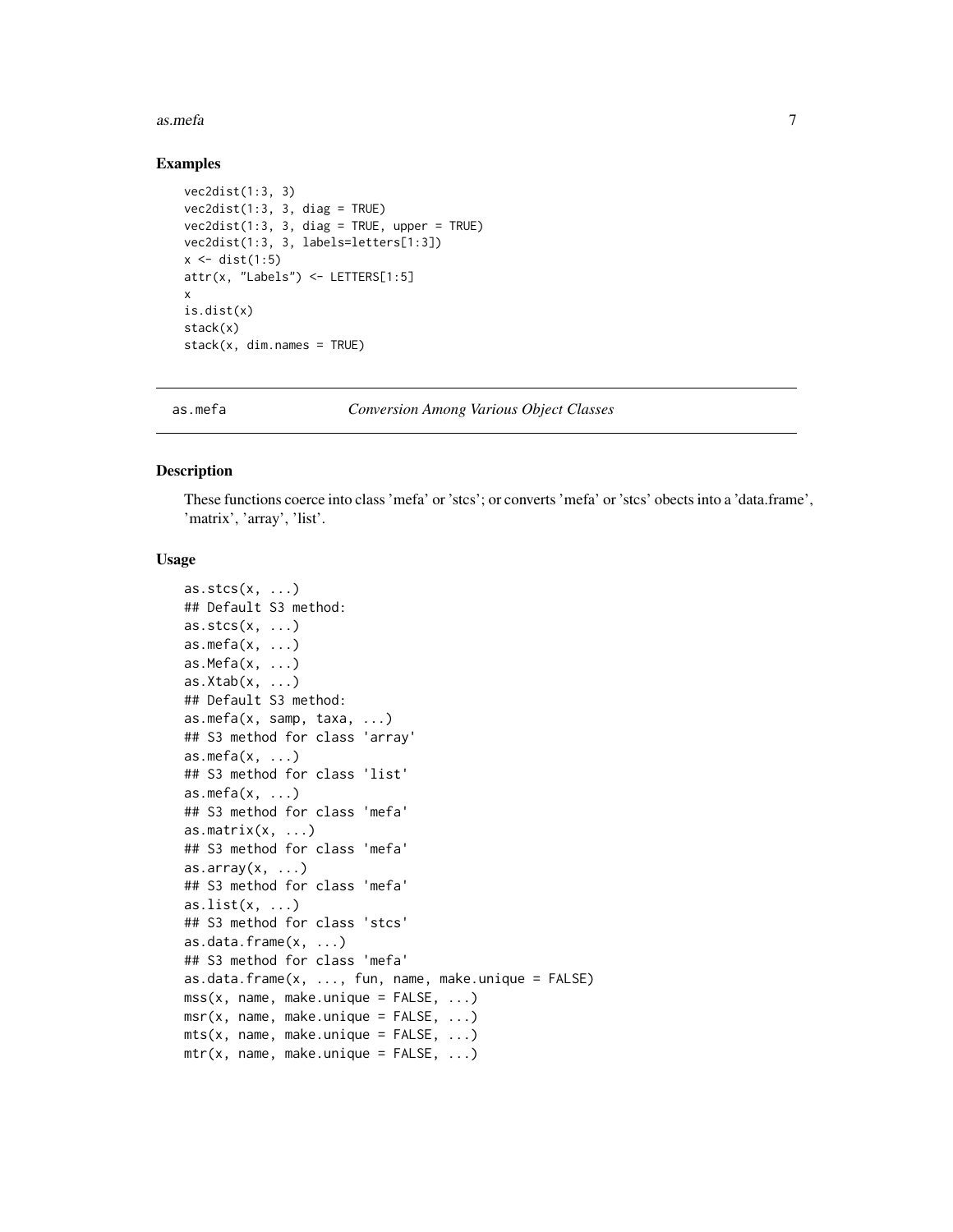#### <span id="page-7-0"></span>**Arguments**

| $\times$    | an object of class 'mefa'.                                                                                              |
|-------------|-------------------------------------------------------------------------------------------------------------------------|
| samp        | a data frame containing rows for samples, or NULL. See argument xtab. fixed<br>and details for sample matching options. |
| taxa        | a data frame containing rows for taxa, or NULL. See argument xtab. fixed and<br>details for taxa matching options.      |
| fun         | a function to determine what to return, see details. It has no default, because the<br>choice is not trivial.           |
| name        | optional character vector, names to return if not all possible elements are needed,<br>see details.                     |
| make.unique | logical, useful to use make unique = TRUE if names to return are non-unique,<br>see details.                            |
| $\cdots$    | other arguments passed to the generic function as data. frame.                                                          |

#### Details

The usage of most of these coercion methods is trivial. Arrays and lists can be coerced into 'mefa' objects as if those were the segm element of it (either nested, or non nested). The reverse is true, when coercing an object of class 'mefa' into list or array, the segm element is used.

Coercing among object classes 'matrix' and 'mefa' is done via using the xtab element.

By as.data.frame.mefa, four kinds of data frames can be returned, depending on the function used as the fun argument: mss returns summary statistics for samples (richness and abundance) and x\$samp; msr returns raw data (x\$xtab) and x\$samp; mts returns summary statistics for taxa (occurrence and abundance) and  $x$ \$taxa; mtr returns raw data (t( $x$ \$xtab)) and  $x$ \$taxa.

The name can be used if only a subset of the summary statistics, or raw data should be returned. The character vector should contain names of elements to return (see examples).

It might (rarely) occur, that names of the summary statistics, or the raw data and the column names of the sample/taxa table overlap (contains names that are common in the two set). In this case, the make.unique = TRUE can be used to resolve non-uniqueness and avoid the error message produced otherwise.

The functions supplied as the fun argument can be used separately. Although the usage of the as.data.frame method is more transparent.

#### Value

An object of class 'stcs', 'mefa', 'matrix', 'array', 'list' or 'data.frame', depending on the method used.

## Author(s)

P\'eter S\'olymos, <solymos@ualberta.ca>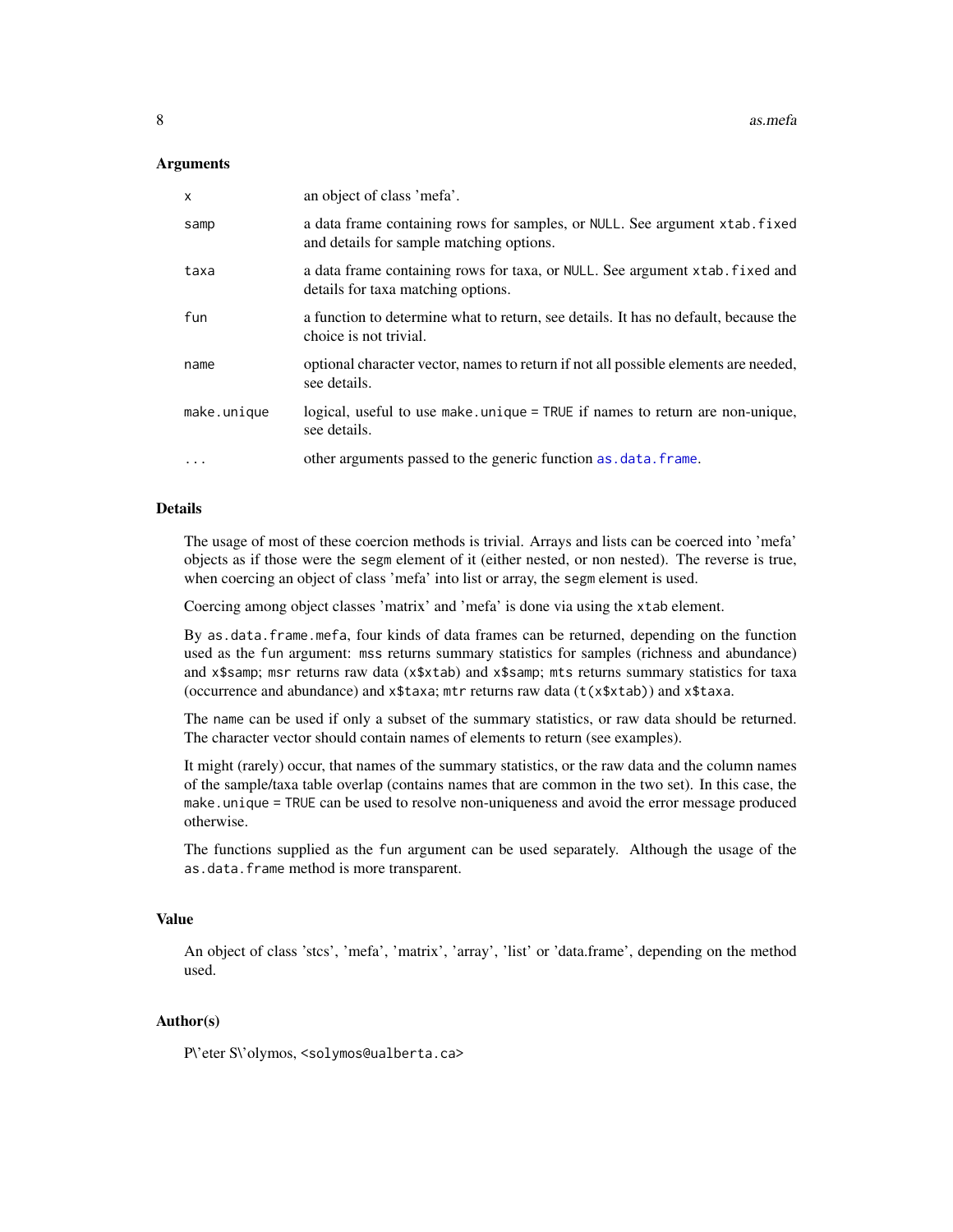#### <span id="page-8-0"></span>dolina 9

## References

S\'olymos P. (2008) mefa: an R package for handling and reporting count data. *Community Ecology* 9, 125–127.

S\'olymos P. (2009) Processing ecological data in R with the mefa package. *Journal of Statistical Software* 29(8), 1–28. doi: [10.18637/jss.v029.i08](https://doi.org/10.18637/jss.v029.i08)

<http://mefa.r-forge.r-project.org/>

## See Also

[mefa](#page-14-1), [stcs](#page-35-1), [as.matrix](#page-0-0), [as.list](#page-0-0), [as.array](#page-0-0), [as.data.frame](#page-0-0)

## Examples

```
data(dol.count, dol.samp, dol.taxa)
x <- mefa(stcs(dol.count), dol.samp, dol.taxa)
## These two are equivalent
as.data.frame(x, fun = mss)
mss(x)## Return only two species
as.data.frame(x, fun = msr, c("iiso", "ppyg"))## Taxa table and summary
as.data.frame(x, fun = mts)## Taxa table and raw data transpose
as.data.frame(x, fun = mtr)## Why is it useful?
## Instead of
glm(x$xtab[,"amin"] ~ microhab + method, data = x$samp, family = poisson)
## it is more convenient to use
glm(amin \sim microhab + method, data = msr(x), family = poisson)
```
dolina *The Dolina Dataset*

## Description

Data were collected in dolines (sinkholes, karstic depressions) of Northeast Hungary.

## Usage

```
data(dol.count)
data(dol.samp)
data(dol.taxa)
```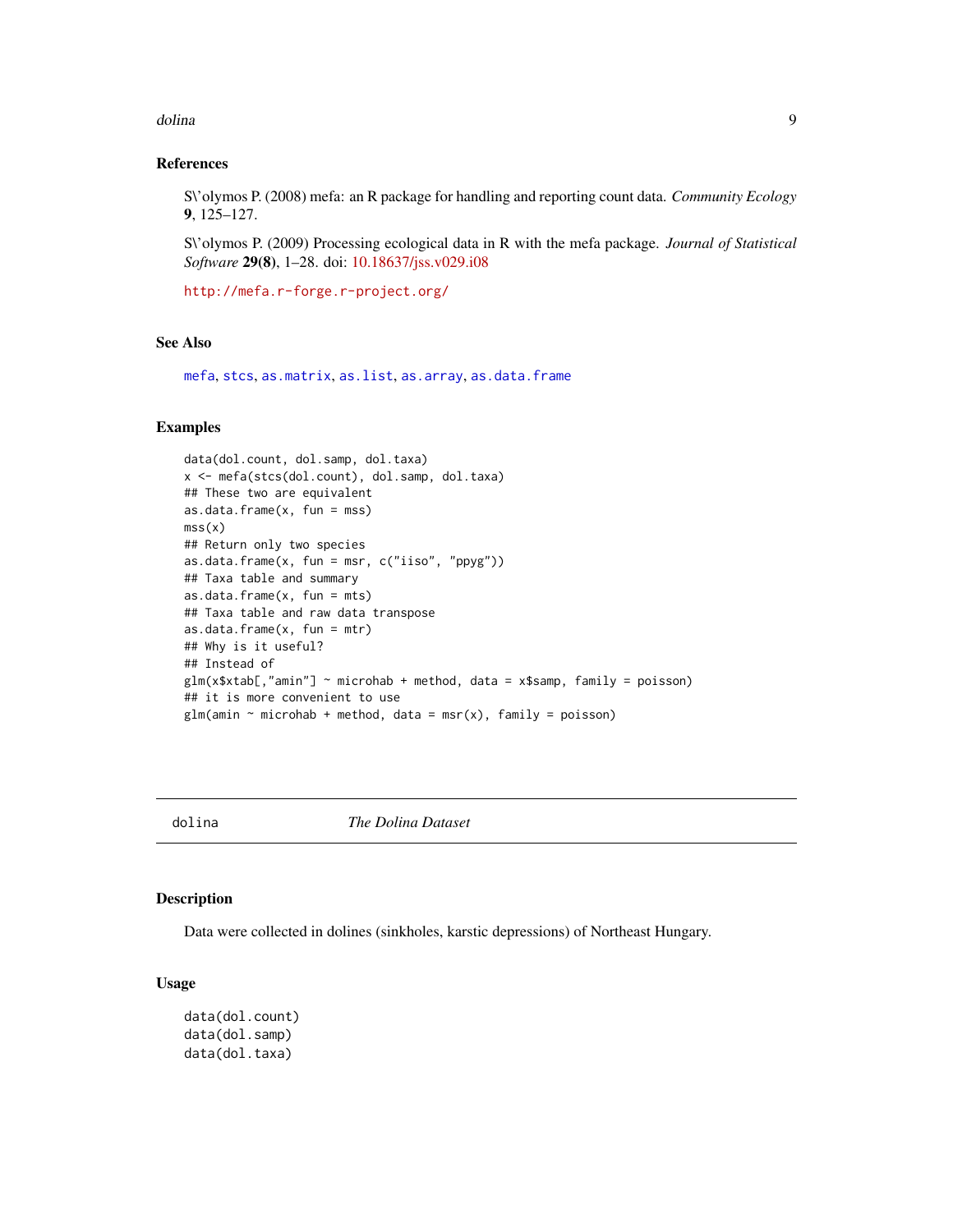#### Format

The dol.count data set is a data frame with 297 observations on the following 4 variables.

samp a factor with levels for samples.

taxa a factor with levels for the species.

count a numeric vector with count data.

segm a factor with levels for segments.

The dol. samp data set is a data frame with 24 observations on the following 2 variables.

microhab a factor with levels dead.wood litter live.wood rock for microhabitats.

method a factor with levels time quadrat for the sampling method applied.

The dol.taxa data set is a data frame with 121 observations on the following 4 variables.

species a factor with levels the species names.

author a factor with levels for authors of the species and description dates (accents are removed).

familia a factor with levels for family level classification.

size a numeric vector for major shell dimension of the adult specimen.

#### Details

The data sets are results of the 'DOLINA 2007' expedition (Vilisics et al. 2008). Species characteristics are based on Kerney et al. (1983). The full dataset (S\'olymos & Kemencei 2008) from which this example was derived is available at the Dataverse Network (hdl:1902.1/12060) with the code to make the subsetting.

#### Source

S\'olymos, P., Kemencei, Z. (2008) Methodological study data set of land snails from the Dolina 2007 project. Available at the Dataverse Network: hdl:1902.1/12060.

S\'olymos, P., Kemencei, Z., P\'all-Gergely, B., Farkas, R., Vilisics, F., Hornung, E. (2009) Does shell accumulation matter in micro scale land snail surveys? *Malacologia*, 51, 389–393.

Vilisics, F., Nagy, A., S\'olymos, P., Farkas, R., Kemencei, Z., P\'all-Gergely, B., Kisfali, M., Hornung, E. (2008) Data on the terrestrial isopoda fauna of the Als\'o-hegy, Aggtelek National Park, Hungary. *Folia Faunistica Slovaca* 13, 9–12.

Kerney, M. P., Cameron, R. A. D., Jungbluth, J. H. (1983) *Die Landschnecken Nord- und Mitteleuropas*. P. Parey, Hamburg-Berlin, 384 p.

```
data(dol.count)
str(dol.count)
data(dol.samp)
str(dol.samp)
data(dol.taxa)
str(dol.taxa)
```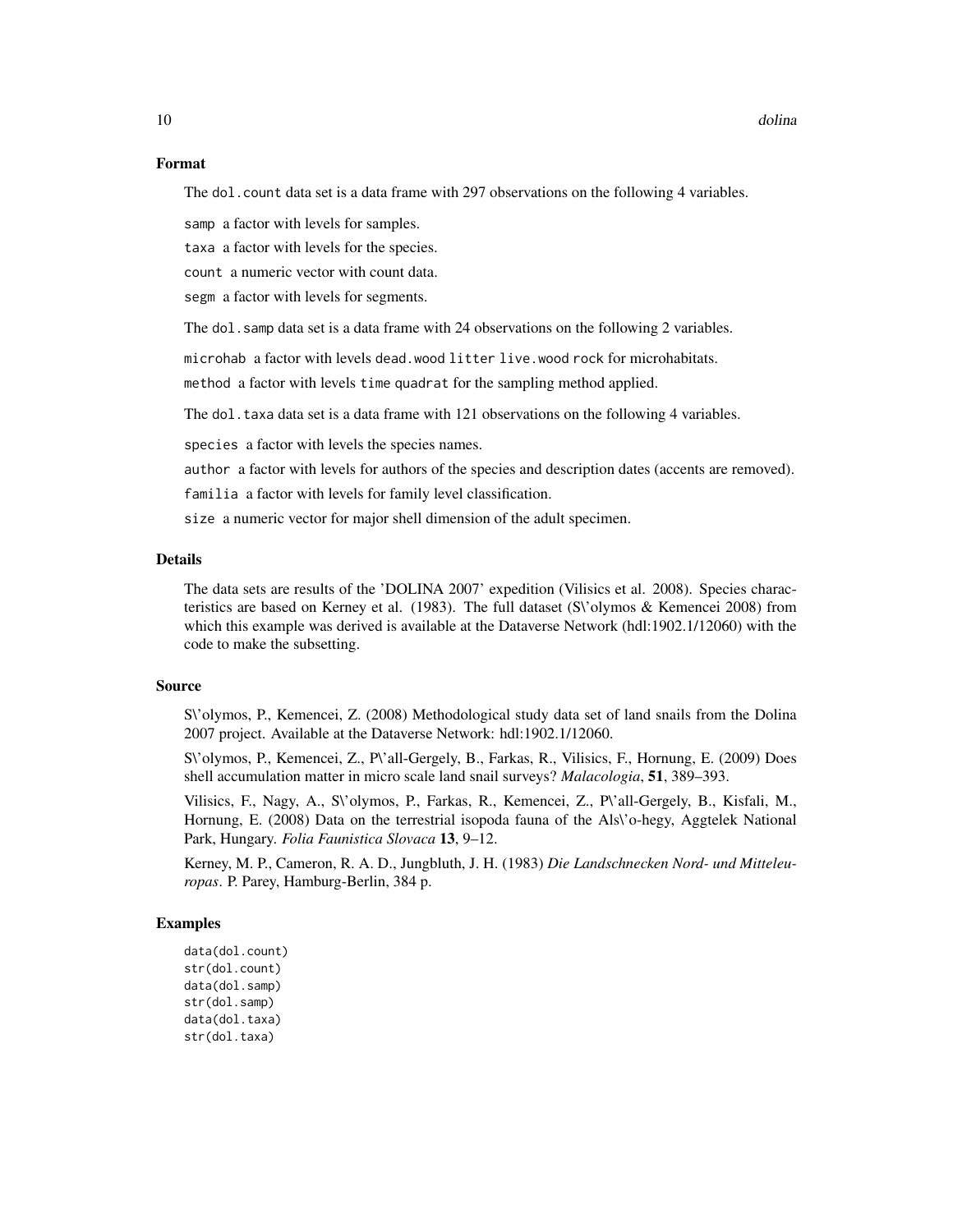<span id="page-10-0"></span>

## Description

The function replaces <NA> values with the nearest values above them in the same column.

## Usage

fill.na(x)

## Arguments

x a vector, a matrix or a data frame.

#### Details

This function is useful when converting a 'notebook style' data into an 'stcs' object. The 'notebook style' data means that observations are registered in a non-redundant way, e.g. when typing in a spreadsheet.

## Value

```
A matrix or a data frame.
```
## Note

This function is not vectorized, so can be a bit slow for large data sets.

## Author(s)

P\'eter S\'olymos, <solymos@ualberta.ca>

## References

S\'olymos P. (2008) mefa: an R package for handling and reporting count data. *Community Ecology* 9, 125–127.

S\'olymos P. (2009) Processing ecological data in R with the mefa package. *Journal of Statistical Software* 29(8), 1–28. doi: [10.18637/jss.v029.i08](https://doi.org/10.18637/jss.v029.i08)

<http://mefa.r-forge.r-project.org/>

## See Also

[stcs](#page-35-1)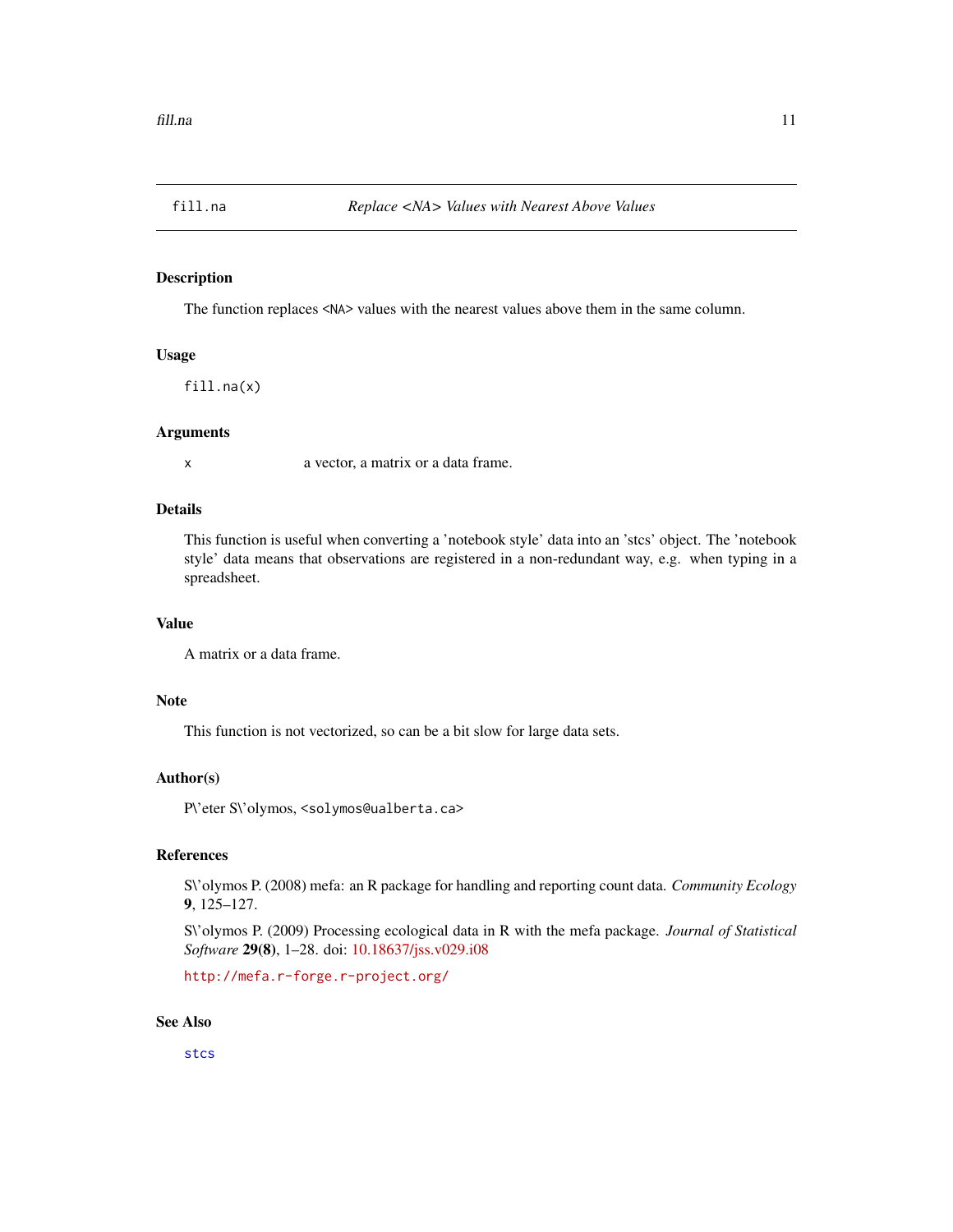## Examples

```
x < - data.frame(
   samp = c("s1",NA,"s2",NA,"s3","s4"),
   taxa = c("t1",NA,"s1","s2","s3",NA),
   count = c(1, 2, 10, 3, 4, 1),segm = c("male","female","male","female","male","male"))
x
fill.na(x)
fill.na(c(1:4, NA))
```
image.dist *Image Plot of a 'dist' Object*

## Description

Image plot of a 'dist' object.

## Usage

```
## S3 method for class 'dist'
image(x, grad, lab = TRUE, ...)
```
## Arguments

| x                       | An object of class 'dist', not a similarity matrix.        |
|-------------------------|------------------------------------------------------------|
| grad                    | Gradient to use for ordering the observations in x.        |
| lab                     | Labels to use at the left axis, can be a character vector. |
| $\cdot$ $\cdot$ $\cdot$ | Other graphical parameters passed to <i>image</i> .        |

## Value

Creates an image plot as a side effect. Invisibly returns plotted values.

#### Author(s)

Peter Solymos <solymos@ualberta.ca>

```
data(dol.count, dol.samp)
m <- mefa(stcs(dol.count), dol.samp)
d <- dist(m$xtab)
g <- with(m$samp, interaction(microhab, method))
image(d)
```
<span id="page-11-0"></span>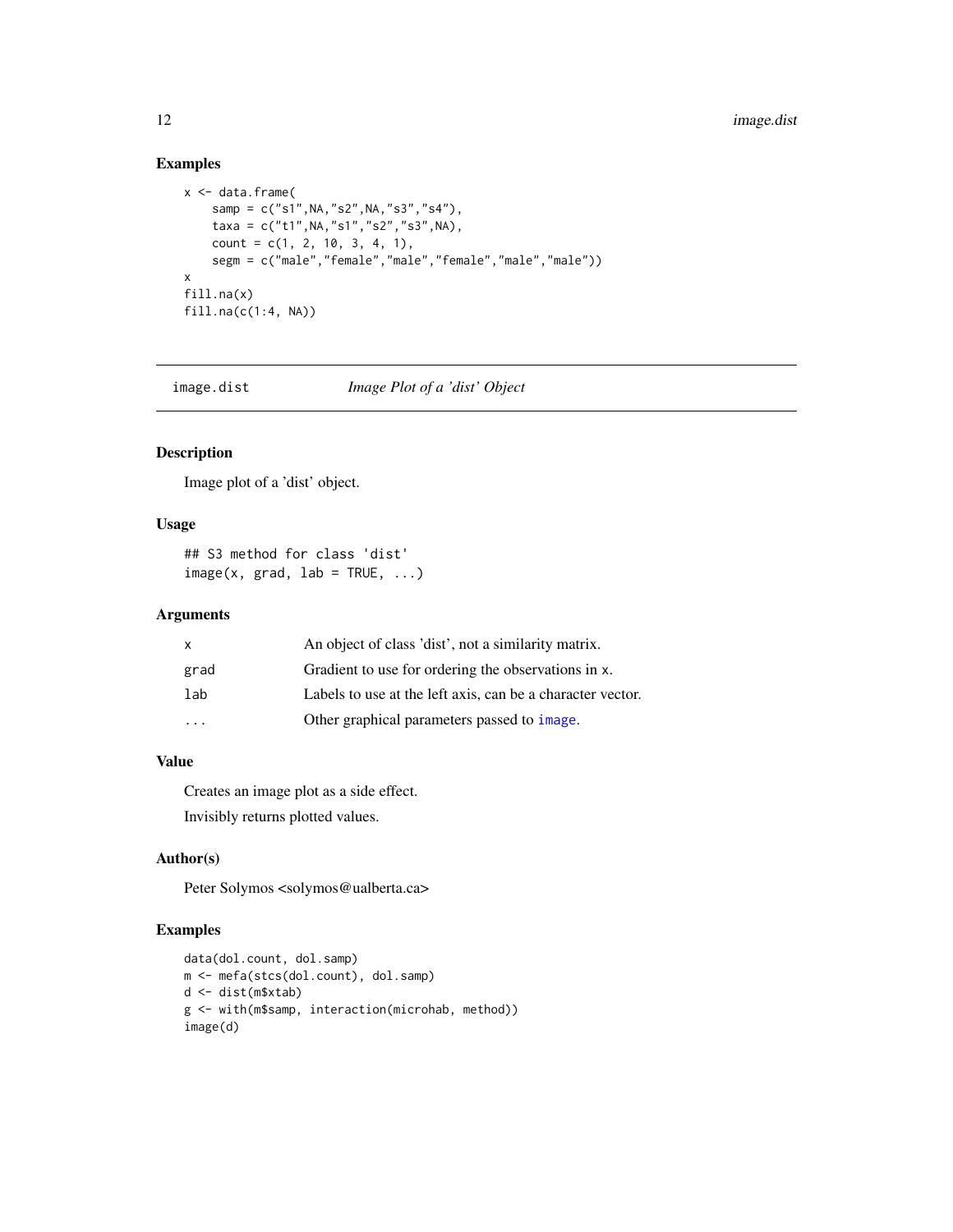<span id="page-12-0"></span>

## Description

This function assigns a label to any kind of object. The label later can be retrieved and reused.

#### Usage

label(x)  $label(x) < -$  value

#### Arguments

| value | any expression. |
|-------|-----------------|
| x     | any object.     |

## Details

The label can be any expression assigned to any object. It is stored as a character attribute. Inheritance is not implemented, so by any transformation of the object into another one, the label is lost.

## Value

Print out the label value.

## Author(s)

P\'eter S\'olymos, <solymos@ualberta.ca>

## References

S\'olymos P. (2008) mefa: an R package for handling and reporting count data. *Community Ecology* 9, 125–127.

S\'olymos P. (2009) Processing ecological data in R with the mefa package. *Journal of Statistical Software* 29(8), 1–28. doi: [10.18637/jss.v029.i08](https://doi.org/10.18637/jss.v029.i08)

<http://mefa.r-forge.r-project.org/>

```
x < -1:10x
## Assign a character
label(x) \leftarrow "x is a vector"x
## Get back the label
label(x)
```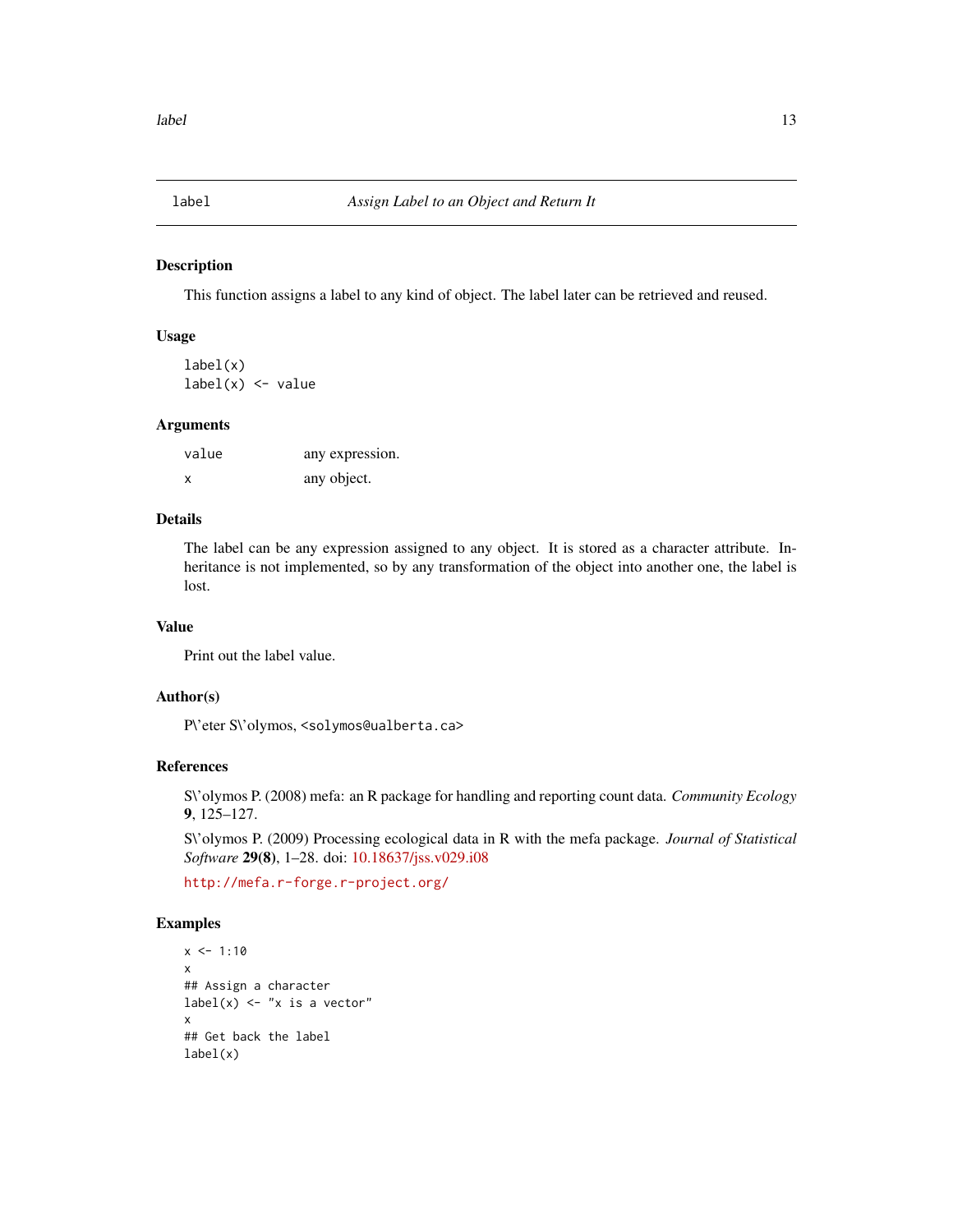14 mat2list

```
## Note the effect of deparsing
label(x) < -1:10label(x)
```
## mat2list *Matrix Manipulation Tools*

## Description

Converts a matrix to a list, calculates matrix fill, or exclude rows/columns with certain rox/column sums.

#### Usage

```
mat2list(x, MARGIN = 1)mfill(x)rdrop(x, cutoff = 0, attrib = FALSE)cdrop(x, cutoff = 0, attrib = FALSE)
```
## Arguments

| $\mathsf{x}$ | A vector or matrix to be converted, cdrop and rdrop can take mefa objects as                             |
|--------------|----------------------------------------------------------------------------------------------------------|
|              | argument.                                                                                                |
| MARGIN       | Margin in $c(1, 2)$ , indicating respectively rows or colums to be listed.                               |
| cutoff       | Numeric, exclude rows/columns with sums $\leq$ cutoff.                                                   |
| attrib       | Logical, if a vector of excluded rows/columns should be attached to the return<br>value as an attribute. |

## Value

mat2list returns a list of length nrow(x) or ncol(x) depending on MARGIN. Elements are rows/columns of x. Dimnames are retained as names.

mfill returns a single number with the matrix fill value.

rdrop and cdrop returns the original object but excluding rows (rdrop), or columns (cdrop) that has sum <= cutoff. Excluded row/colum numbers and specifications are stored in the "exclude" attribute of attrib = TRUE.

## Author(s)

P\'eter S\'olymos, <solymos@ualberta.ca>

#### References

S\'olymos P. (2008) mefa: an R package for handling and reporting count data. *Community Ecology* 9, 125–127.

S\'olymos P. (2009) Processing ecological data in R with the mefa package. *Journal of Statistical Software* 29(8), 1–28. doi: [10.18637/jss.v029.i08](https://doi.org/10.18637/jss.v029.i08)

<http://mefa.r-forge.r-project.org/>

<span id="page-13-0"></span>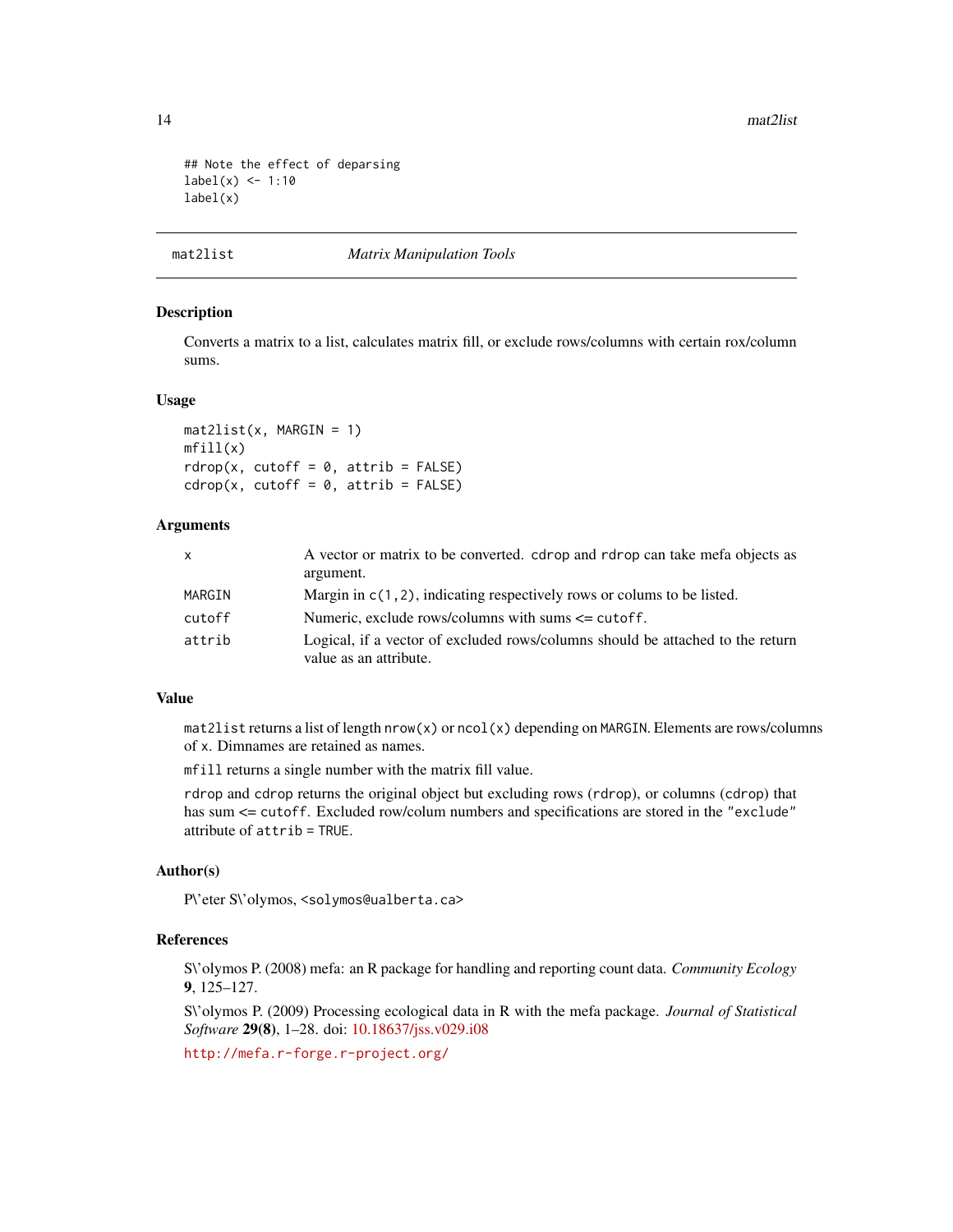<span id="page-14-0"></span> $m$ efa  $15$ 

## Examples

```
x <- matrix(1:12, 3, 4)
rownames(x) \le letters[1:3]
\text{colnames}(x) \leq L \text{ETTERS}[1:4]mat2list(x, 1)
mat2list(x, 2)
x[2, ] < - \emptysetx[, 2] <- 0
mfill(x)mfill(x) == sum(x > 0) / prod(dim(x))rdrop(x)
cdrop(x)
cdrop(x, cutoff = 5)cdrop(x, cutoff = 22) # be careful
```
<span id="page-14-1"></span>mefa *Create an Object of Class 'mefa'*

#### <span id="page-14-2"></span>Description

An object of class 'mefa' is a compendium of a crosstabulated taxa-by-samples (count) data, and optionally (count) data for segments, and linked tables for samples and taxa. The 'mefa' term stand for an acronym of 'metafaunistics', indicating that data processing is a critical and often time consuming step before data analysis. The 'mefa' package aims to help in this respect.

## Usage

```
mefa(xtab, samp = NULL, taxa = NULL, id.samp = NULL, id.taxa = NULL,segment = TRUE, nested = FALSE, drop.zero = FALSE, drop.index = FALSE,
xtab.fixed = TRUE)
## S3 method for class 'mefa'
is(x)## S3 method for class 'mefa'
print(x, nlist = 10, ...)
## S3 method for class 'mefa'
summary(object, nlist = 10, ...)
## S3 method for class 'summary.mefa'
print(x, nlist, ...)
## S3 method for class 'mefa'
dim(x)
## S3 method for class 'mefa'
dimnames(x)
```
#### Arguments

xtab data. Can be an object of class 'stcs', or a matrix or data frame. Can be count (integer) or non-integer.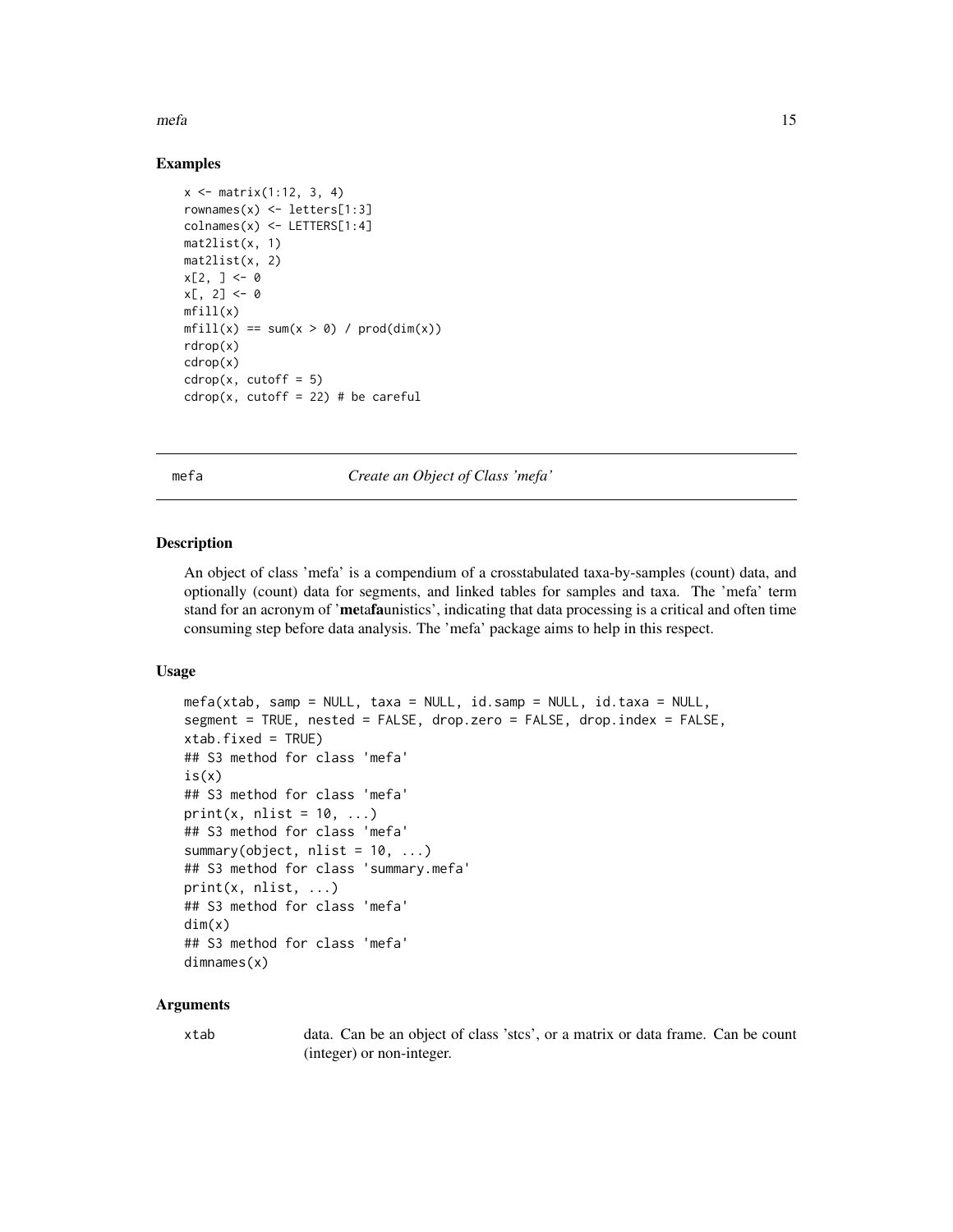| samp       | a data frame containing rows for samples, or NULL. See argument xtab. fixed<br>and details for sample matching options.                                                                                                                                         |
|------------|-----------------------------------------------------------------------------------------------------------------------------------------------------------------------------------------------------------------------------------------------------------------|
| taxa       | a data frame containing rows for taxa, or NULL. See argument xtab. fixed and<br>details for taxa matching options.                                                                                                                                              |
| id.samp    | NULL if sample names for matching are the rownames of samp, otherwise, the<br>index refers to the column of samp where the names are located.                                                                                                                   |
| id.taxa    | NULL if taxa names for matching are the rownames of taxa, otherwise, the index<br>refers to the column of taxa where the names are located.                                                                                                                     |
| segment    | logical, whether information in the segments column of the 'stcs' object should<br>be used (TRUE, default). It has no effect when xtab is matrix or data frame.                                                                                                 |
| nested     | logical, whether segments should be nested within each other from the first to<br>the last (TRUE) or not (FALSE, default).                                                                                                                                      |
| drop.zero  | logical, if TRUE empty samples are removed from the result (can be useful before<br>multivariate analyses). Otherwise, empty rows are left intact (FALSE, default).                                                                                             |
| drop.index | logical, whether columns of the samples and taxa tables containing the names<br>used for matching should be removed (TRUE) to reduce redundancy or not (FALSE,<br>default). This argument has effect only if id. samp and id. taxa are not NULL.                |
| xtab.fixed | logical, if TRUE (default) the samp and taxa tables are subsetted and ordered<br>according to the names of xtab. If FALSE, xtab is also subsetted according to<br>the intersect of the names. Row and column ordering is determined by xtab in<br>either cases. |
| x, object  | an object of class 'mefa'.                                                                                                                                                                                                                                      |
| nlist      | number of elements in the list of segment names to print. List of segment names<br>is truncated at 10 by default.                                                                                                                                               |
| $\cdots$   | other arguments passed to functions.                                                                                                                                                                                                                            |

## Details

Main goals of the mefa function are to (1) convert a long formatted object of 'stcs' into a crosstabulated and optionally segmented 'mefa' object and (2) link this crosstabulation with tables of samples and taxa. The segments can be nested within each other. This feature can be useful, if segments represent e.g. subsequent sampling periods (years) and the the aim is to detect effects of data accumulation over time.

A mefa object can be viewed as a project oriented compendium of the data. It contains 3 dimensional (samples, taxa, segments) representation of the count data and data tables for samples and taxa. Segments contain information on some particular internal division of the data (sub populations, method specific partitions, repeated measures), but it has technical significance. Thus data tables for segments are not supported.

Input values may contain non-integer values as well.

If the input xtab is a matrix, dimnames are necessary if either samp or taxa tables are provided. In other cases, dimnames are not necessary. In this way, simple statistics can be returned for the matrix.

The print method returns basic information, instead of a long structural representation.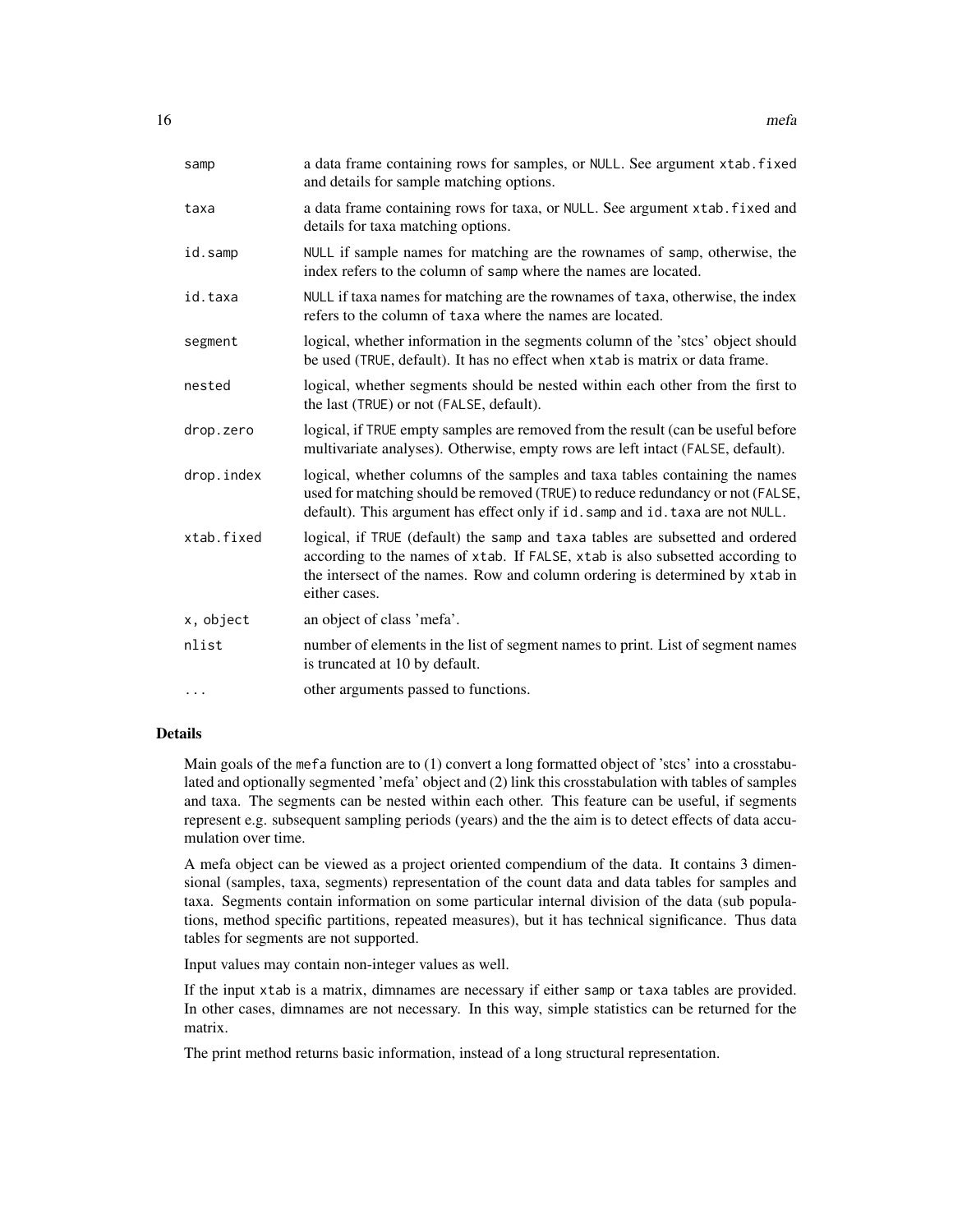#### $m$ efa  $17$

The summary contains statistics calculated from the 'mefa' object (species richness, number of individuals, occupancy, abundance, total sum, matrix fill, etc., see 'Value' section). The list can be recalled by e.g. unclass(summary(x)), elements of the list e.g. summary(x)\$s.rich.

Methods for extracting, subsetting, plotting and reporting 'mefa' objects are discussed elsewhere (see links in 'See also' section). On how the 'mefa' objects can be used in further analyses, see 'Examples' and the vignette (vignette("mefa")).

When the as.mefa function is used with a 'mefa' object as argument, samples and taxa tables are used when samp and taxa arguments are missing. If the aim is to redefine these tables, those also can be given.

#### Value

The mefa function returns an object of class 'mefa'. It is a list with 5 elements:

| call | the function call.                                                                                |
|------|---------------------------------------------------------------------------------------------------|
| xtab | crosstabulated count data, rows are samples, columns are taxa.                                    |
| segm | list of matrices if segments are used, otherwise NULL.                                            |
| samp | a data frame for sample related data (rows correspond to samples) if provided,<br>otherwise NULL. |
| taxa | a data frame for taxa related data (rows correspond to taxa) if provided, other-<br>wise NULL.    |

The summary.mefa function returns a list invisibly, with elements: s.rich: vector with species richness values for the samples, s.abu: vector with number of individuals values for the samples, t.occ: number of sites occupied by each species, t.abu: abundances of each species, ntot: total number of individuals, mfill: matrix fill, nsamp: number of samples, ntaxa: number of taxa, nsegm: number of segments, segment: vector of segment names, call: the function call from the 'mefa' object, nested,drop.zero,xtab.fixed: attributes of the 'mefa' object.

The method dim returns a vector of length 3 with values for number of samples, number of taxa and number of segments in the 'mefa' object. The third value is 1 in cases, when s\$segm is NULL (because it is 1 undefined segment essentially identical to the matrix x\$xtab, thus no need for a replicate).

The dimnames method returns a list of three character vectors for names of samples, taxa and segments. These can be NULL as well.

#### **Note**

The mefa function alone can be used instead of the combination of object classes xcount and xorder used in older  $\ll$  2.0) versions of the **mefa** package. Further it is also extended by previously undocumented features.

#### Author(s)

P\'eter S\'olymos, <solymos@ualberta.ca>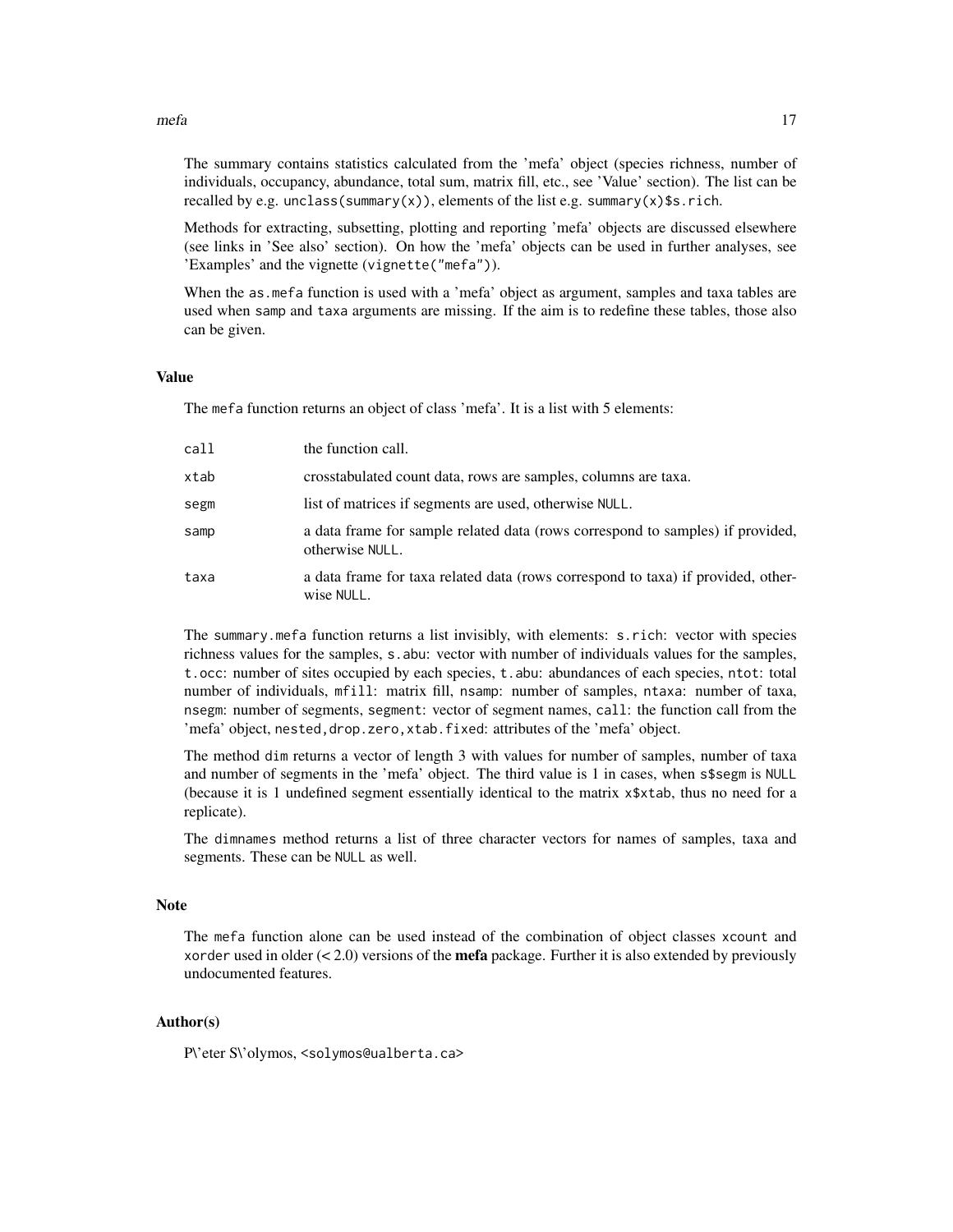<span id="page-17-0"></span>S\'olymos P. (2008) mefa: an R package for handling and reporting count data. *Community Ecology* 9, 125–127.

S\'olymos P. (2009) Processing ecological data in R with the mefa package. *Journal of Statistical Software* 29(8), 1–28. doi: [10.18637/jss.v029.i08](https://doi.org/10.18637/jss.v029.i08)

<http://mefa.r-forge.r-project.org/>

#### See Also

Further methods are discussed on separate help pages: see [\[.mefa](#page-1-1) and [aggregate.mefa](#page-1-2) for extracting and aggregating the data, [melt.mefa](#page-25-1) for redefining segments or melting data into long format, [report.mefa](#page-32-1) for generating report into file, and [plot.mefa](#page-27-1) [boxplot.mefa](#page-27-2) and [image.mefa](#page-27-2) for graphical display.

See as. mefa for coercion methods.

See [table](#page-0-0) and [xtabs](#page-0-0) functions.

```
data(dol.count, dol.samp, dol.taxa)
## Input is stcs
x1 <- mefa(stcs(dol.count))
x1
## Input is matrix
x2 \leq - mefa(x1$xtab)
x2
## Attach data frame for samples
x3 <- mefa(stcs(dol.count), dol.samp)
x3
## Attach data frame for samples and taxa
x4 <- mefa(stcs(dol.count), dol.samp, dol.taxa)
x4
## Methods
## (chapter 'See also' provides
## links for further methods)
summary(x4)
## Descriptives inside the summary
unclass(summary(x4))
## Testing mefa objects
is(x4, 'mefa")## Removing empty samples
as.mefa(x4, drop.zero = TRUE)## Dimensions
dim(x4)
## Dimnames
dimnames(x4)
## Simple examples how to use mefa objects in analyis
## GLM on sample abundances
mod \leq glm(summary(x4)$s.abu \sim .^2,
    data = x4$samp, family = quasipoisson)
summary(mod)
```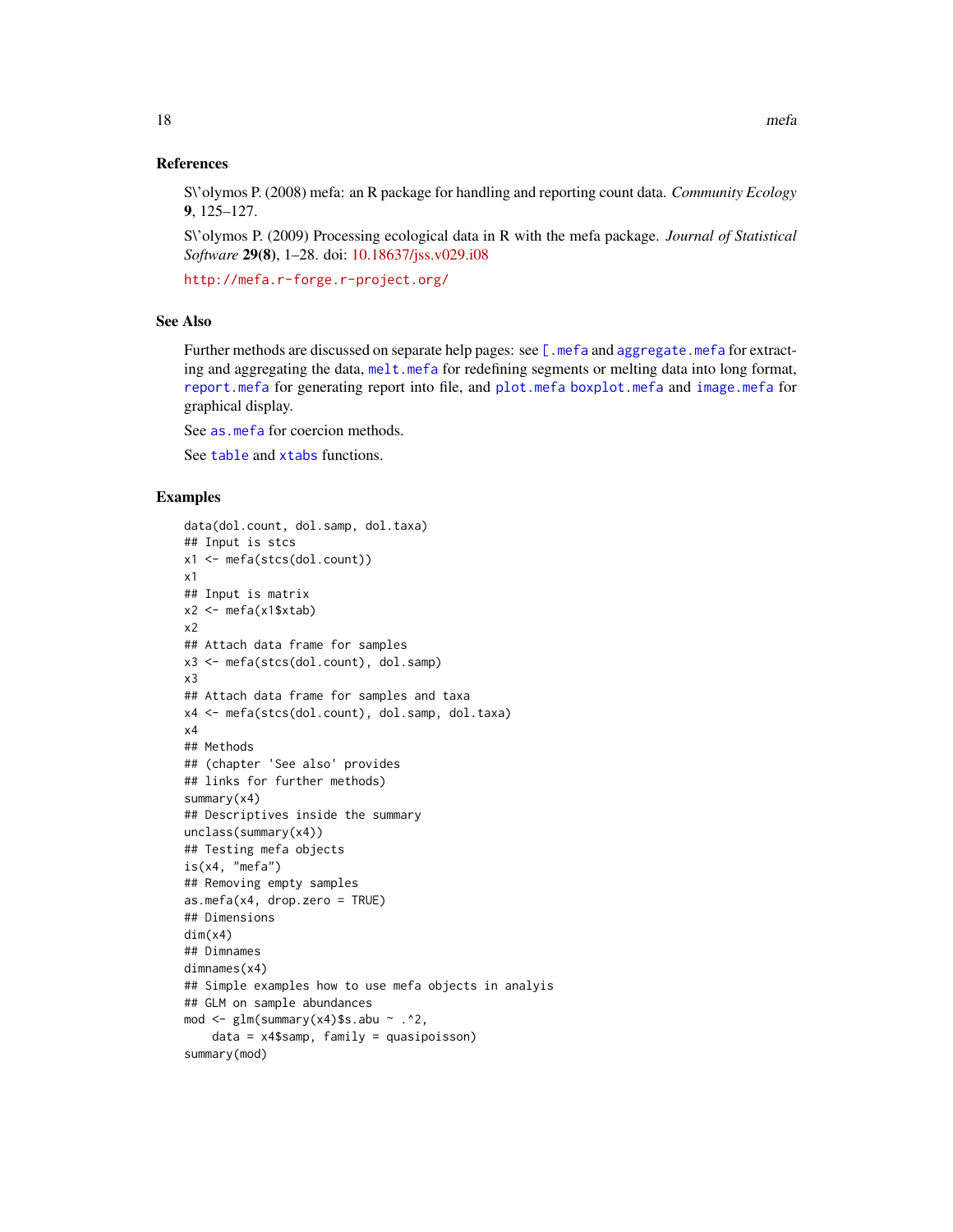#### <span id="page-18-0"></span>mefaCheck 19

```
## See the demo and vignette for more examples
# demo(mefa)
# vignette("mefa")
## Cluster analysis of community matrix
x5 <- aggregate(x4, c("method", "microhab"))
h <- hclust(dist(x5$xtab))
plot(h)
```
mefaCheck *Check and Compare Object(s) of Class 'mefa'*

## Description

The functions evaluates the internal structute of a 'mefa' object.

#### Usage

mefaCheck(x) mefaCompare(x1, x2, strict = FALSE)

#### Arguments

| x.x1.x2 | an object of class 'mefa'.                                                      |
|---------|---------------------------------------------------------------------------------|
| strict  | logical, if TRUE the function checks if ordering of dimnames are the same, oth- |
|         | erwise it compares only matching.                                               |

## Value

mefaCheck returns a list, first element is logical with TRUE indicating that all requirements are met. If this is FALSE, following elements of the list describe the encountered problems as characters. mefaCheck is called by the [is.mefa](#page-14-2) function.

mefaCompare compares two mefa objects. If all dimnames, and the corresponding values in the xtab and segm parts are identical, the result is TRUE, and otherwise FALSE. Different ordering of dimnames allowed, the comparison is based on the numeric values determined by dimnames.

## Author(s)

P\'eter S\'olymos, <solymos@ualberta.ca>

#### References

S\'olymos P. (2008) mefa: an R package for handling and reporting count data. *Community Ecology* 9, 125–127.

S\'olymos P. (2009) Processing ecological data in R with the mefa package. *Journal of Statistical Software* 29(8), 1–28. doi: [10.18637/jss.v029.i08](https://doi.org/10.18637/jss.v029.i08)

<http://mefa.r-forge.r-project.org/>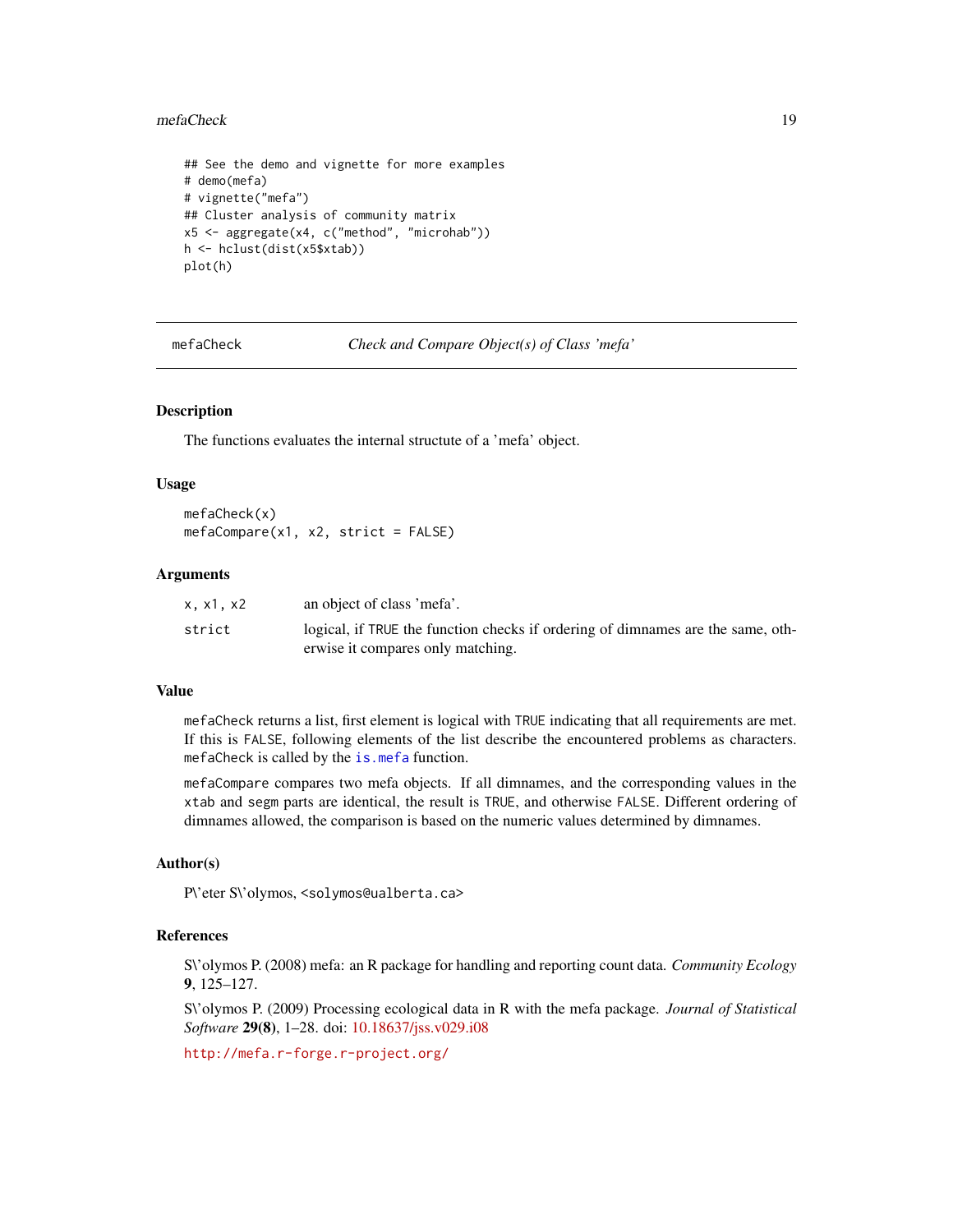## See Also

[mefa](#page-14-1), [is.mefa](#page-14-2), [all.equal.list](#page-0-0)

#### Examples

```
x <- matrix(rpois(20,1), 5, 4)
m \leftarrow mefa(x)mefaCheck(m)
data(dol.count)
x1 <- mefa(stcs(dol.count))
x2 \leftarrow \text{mefa}(\text{melt}(x1))mefaCompare(x1, x2)
mefaCompare(x1, x2, strict = TRUE)
```
<span id="page-19-1"></span>mefaCrosstab *Cross Tabulate an Object of Class 'stcs'*

## Description

The function makes cross tabulation of an object of class 'stcs'. Similar to the [table](#page-0-0) function but handles specialities of the 'stcs' object class (i.e. removes 'pseudo species' created to indicate empty samples). This is used internally by the function [mefa](#page-14-1) to make 3 dimensional representation of the data.

## Usage

```
mefaCrosstab(x, segment = FALSE, nested = FALSE, drop.zero = FALSE)
```
## Arguments

| X         | an object of class 'stcs'.                                                                                                                                                                                                                 |
|-----------|--------------------------------------------------------------------------------------------------------------------------------------------------------------------------------------------------------------------------------------------|
| segment   | logical, if TRUE, the crosstabulation is made in 2 dimensions by the samp (sam-<br>ple) and taxa columns of the x. Otherwise, crosstabulation is made in 3 dimen-<br>sions by the samp, taxa and segm (segment) columns.                   |
| nested    | logical, if FALSE count values of each segments are independent, if TRUE crosstab-<br>ulated matrices are summed up in a nested fashion from segment level 1 to the<br>number of segments (it is indicated in the segment levels as well). |
| drop.zero | argument passed to the function stcs, indicating whether empty samples (with<br>zero sum) should be removed prior to cross tabulation (TRUE), or not (FALSE).                                                                              |

## Details

The cross tabulation of an object of class 'stcs' is made by the function [xtabs](#page-0-0), whic accepts noninteger values too.

## Value

It returs a matrix if segment = FALSE or a list with matrices for the segments if segment = TRUE.

<span id="page-19-0"></span>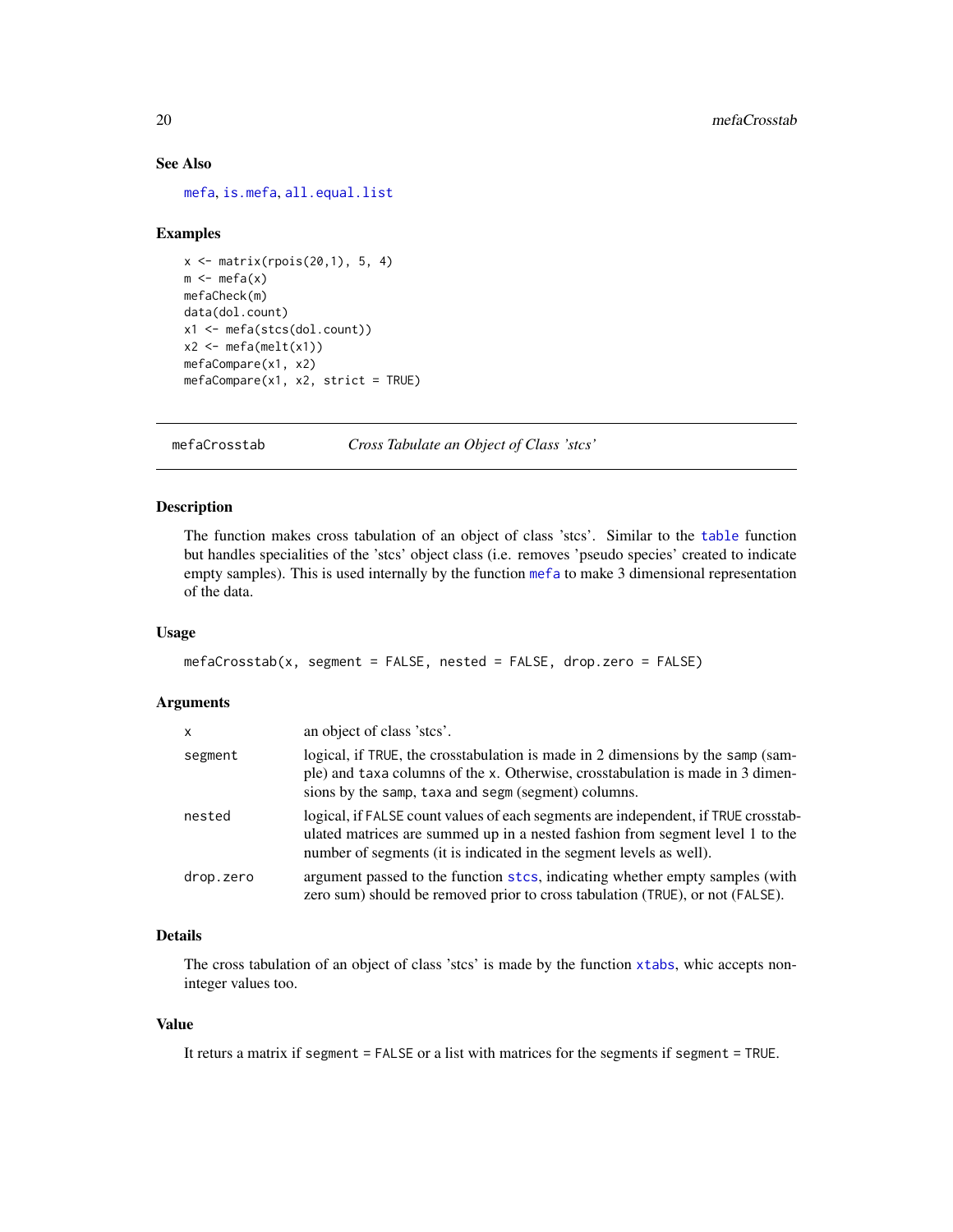#### <span id="page-20-0"></span>mefadocs 21

#### Author(s)

P\'eter S\'olymos, <solymos@ualberta.ca>

#### References

S\'olymos P. (2008) mefa: an R package for handling and reporting count data. *Community Ecology* 9, 125–127.

S\'olymos P. (2009) Processing ecological data in R with the mefa package. *Journal of Statistical Software* 29(8), 1–28. doi: [10.18637/jss.v029.i08](https://doi.org/10.18637/jss.v029.i08)

<http://mefa.r-forge.r-project.org/>

## See Also

[stcs](#page-35-1), [mefa](#page-14-1), [rep.data.frame](#page-31-1)

## Examples

```
x \le - data.frame(sample = LETTERS[c(1,1,2,2,3,4)],
    species = c(leftters[c(5,5,5,6,7)], 'zero.pseudo''),count = c(1, 2, 10, 3, 4, 0), segment = letters[c(8, 9, 8, 9, 8, 8)])y \leftarrow \text{stcs}(x)mefaCrosstab(y)
mefaCrosstab(y, segment = TRUE)
mefaCrosstab(y, segment = TRUE, nested = TRUE)
## Examples for non-integer data
y[1:5, 3] <- y[1:5, 3] + 0.123
mefaCrosstab(y)
mefaCrosstab(y, segment = TRUE)
```
mefadocs *Display Package Documentation*

#### Description

Display package documentation using pager or pdfviewer defined in [options](#page-0-0).

#### Usage

```
mefadocs(doc = c("ChangeLog","SampleReport"))
```
#### Arguments

doc The name of the document (partial match, case sensitive).

#### Details

"ChangeLog" contains version history, "SampleReport" shows an example LaTeX document how to use [report.mefa](#page-32-1) to prepare [Sweave](#page-0-0) reports based on faunistic data.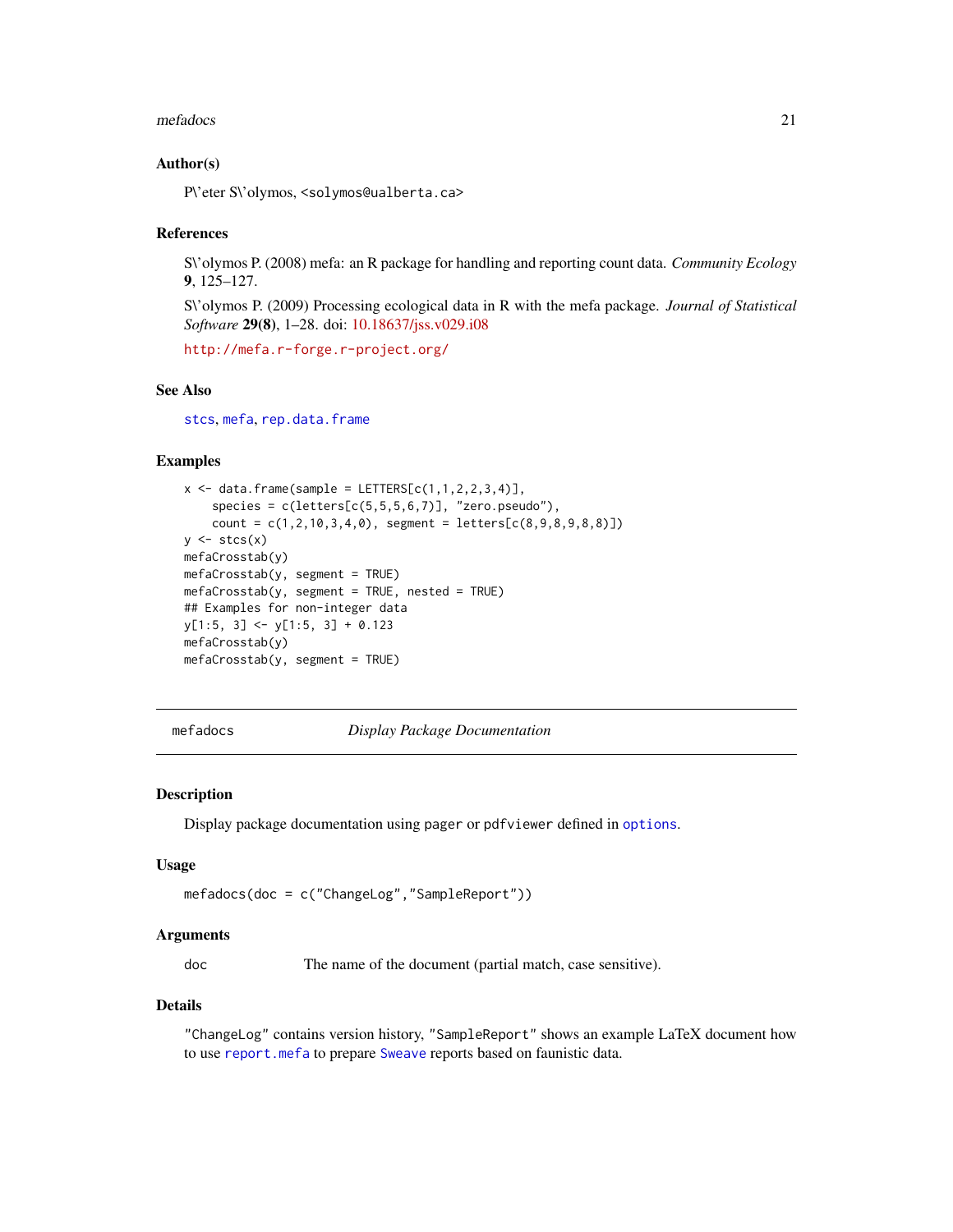## Author(s)

P\'eter S\'olymos (<solymos@ualberta.ca>) adapted Jari Oksanen's [vegandocs](#page-0-0) function in the vegan package.

## Examples

```
## Not run:
mefadocs("Change")
mefadocs("Sample")
```
## End(Not run)

mefalogo *Schematic Plot of an Object of Class 'mefa'*

## Description

Plots a shematic representation of and object of class 'mefa', or alternatively plots a colored logo of the mefa package.

## Usage

```
mefalogo(type = c("cont", "fill"), labels = c("str", "r"),
adj=c(\emptyset, \emptyset), scale=c(1,1), new = TRUE, cex = 1, ann=FALSE, axes=FALSE,
xlim=c(0,10)*scale[1]+adj[1], ylim=c(0,10)*scale[2]+adj[2], ...)
```
#### Arguments

| type       | character, "cont" is for drawing only black contours, "fill" is for filled poly-<br>gons.                                                    |
|------------|----------------------------------------------------------------------------------------------------------------------------------------------|
| labels     | character, "str" for labelling according to the general structure of a 'mefa'<br>object, "r" places a big R letter in the middle (for logo). |
| adj        | numeric values to adjust the dimensions of the polygons.                                                                                     |
| scale      | a numeric value to rescale the dimensions of the polygons.                                                                                   |
| new        | logical, if a new plot (TRUE) should be drawn, or just adding the polygons and<br>labels to an existing one (FALSE).                         |
| cex        | numeric, argument for scaling the labels.                                                                                                    |
| ann        | logical, annotations of the plot (see par).                                                                                                  |
| axes       | logical, drawing axes or not (see par).                                                                                                      |
| xlim, ylim | extreme values for the x and y axes.                                                                                                         |
| $\ddotsc$  | other arguments passed to the function plot, see par. Only effective if new =<br>TRUE.                                                       |

<span id="page-21-0"></span>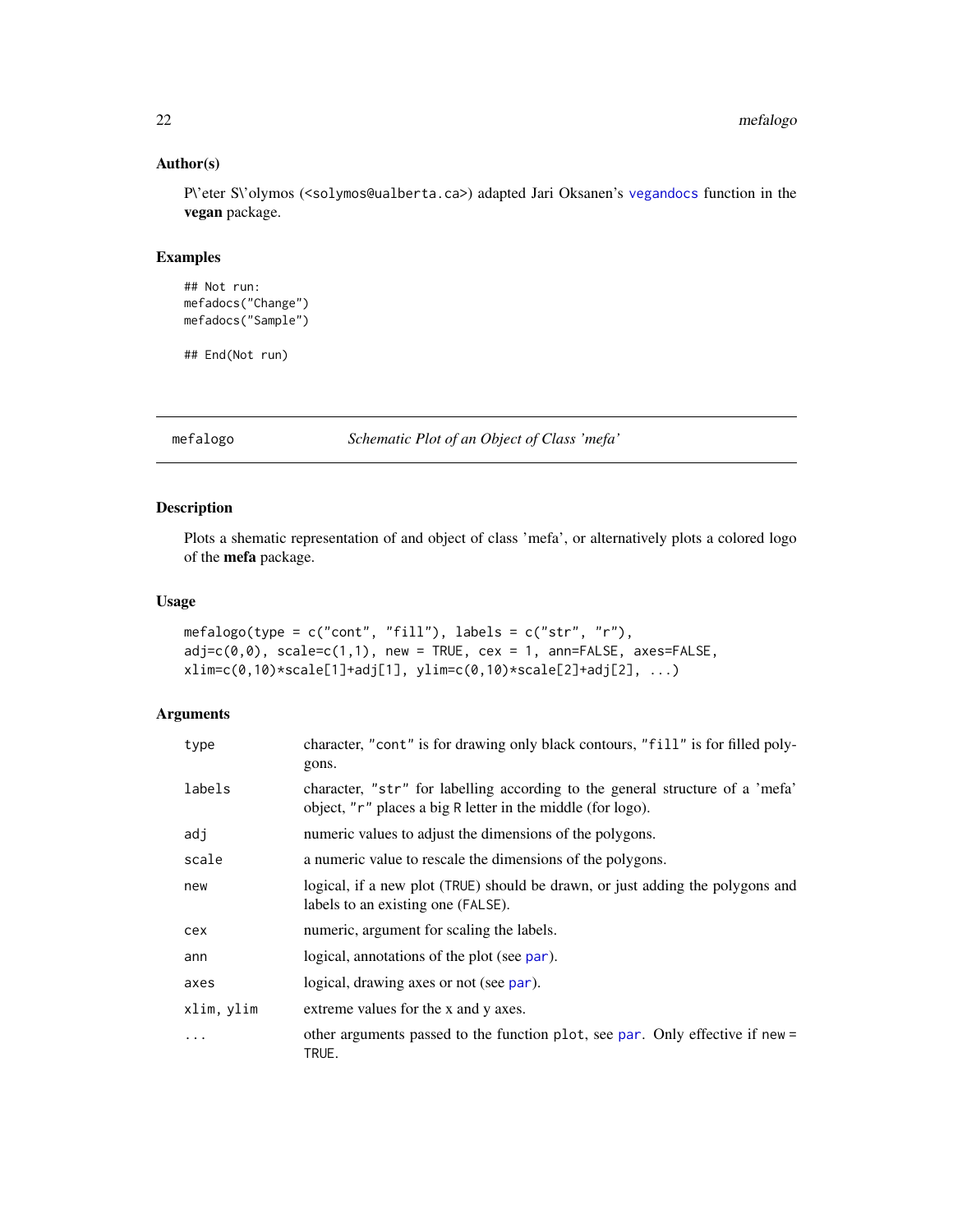## <span id="page-22-0"></span>mefaNestedless 23

## Details

This function was developed for depicting the general structure of the 'mefa' objects. The colored logo version can be used in presentations as well.

#### Author(s)

P\'eter S\'olymos, <solymos@ualberta.ca>

## References

S\'olymos P. (2008) mefa: an R package for handling and reporting count data. *Community Ecology* 9, 125–127.

S\'olymos P. (2009) Processing ecological data in R with the mefa package. *Journal of Statistical Software* 29(8), 1–28. doi: [10.18637/jss.v029.i08](https://doi.org/10.18637/jss.v029.i08)

<http://mefa.r-forge.r-project.org/>

## Examples

```
mefalogo()
mefalogo("fill", "r")
```
mefaNestedless *Make Non-Nested 'mefa' Object*

## Description

The functions makes a non-nested 'mefa' object.

#### Usage

```
mefaNestedless(x)
```
#### Arguments

x an objects of class 'mefa' with nested segments.

## Value

Returns an object of class 'mefa', with non-nested segments. This function is internally used by the [melt.mefa](#page-25-1) function.

## Author(s)

P\'eter S\'olymos, <solymos@ualberta.ca>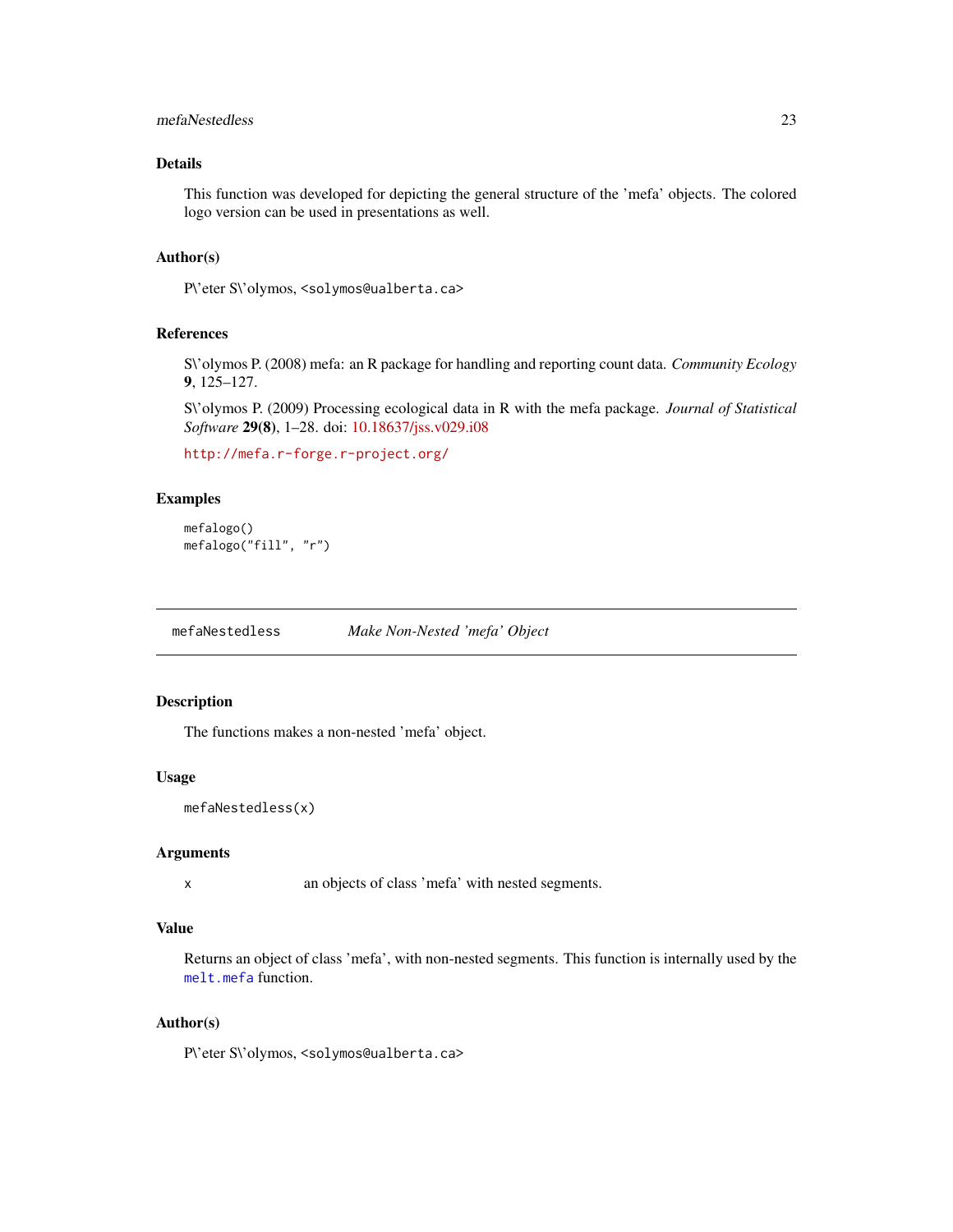#### References

S\'olymos P. (2008) mefa: an R package for handling and reporting count data. *Community Ecology* 9, 125–127.

S\'olymos P. (2009) Processing ecological data in R with the mefa package. *Journal of Statistical Software* 29(8), 1–28. doi: [10.18637/jss.v029.i08](https://doi.org/10.18637/jss.v029.i08)

<http://mefa.r-forge.r-project.org/>

## See Also

[mefa](#page-14-1), [is.mefa](#page-14-2), [melt.mefa](#page-25-1)

## Examples

```
data(dol.count)
x <- mefa(stcs(dol.count), nested = TRUE)
x
y <- mefaNestedless(x)
y
```
mefaTables *Subsetting and Ordering of Related Data Tables*

## Description

This function is called by the [mefa](#page-14-1) function to subset the community data matrix and the related data frames, but can be applied more generally for subsetting and ordering.

#### Usage

```
mefaTables(xtab, dframe, margin, index = NULL,
drop.index = FALSE, xtab.fixed = TRUE)
```
## Arguments

| xtab       | a data matrix.                                                                                                                                                                                                        |
|------------|-----------------------------------------------------------------------------------------------------------------------------------------------------------------------------------------------------------------------|
| dframe     | a data frame.                                                                                                                                                                                                         |
| margin     | margin of the xtab matrix to use row (margin = 1) or column (margin = 2)<br>names in comparison with the rownames of dframe.                                                                                          |
| index      | if NULL rownames are used directly, else it can be used to set which column of<br>dframe should be used as rowname and for comparison.                                                                                |
| drop.index | logical, should the index column of dframe be deleted (if index != NULL).                                                                                                                                             |
| xtab.fixed | logical, if TRUE the xtab matrix is left intact, and dframe is subsetted accord-<br>ingly. If FALSE, both xtab and dframe are subsetted, and returned values are<br>based on the the intersect of the compared names. |

<span id="page-23-0"></span>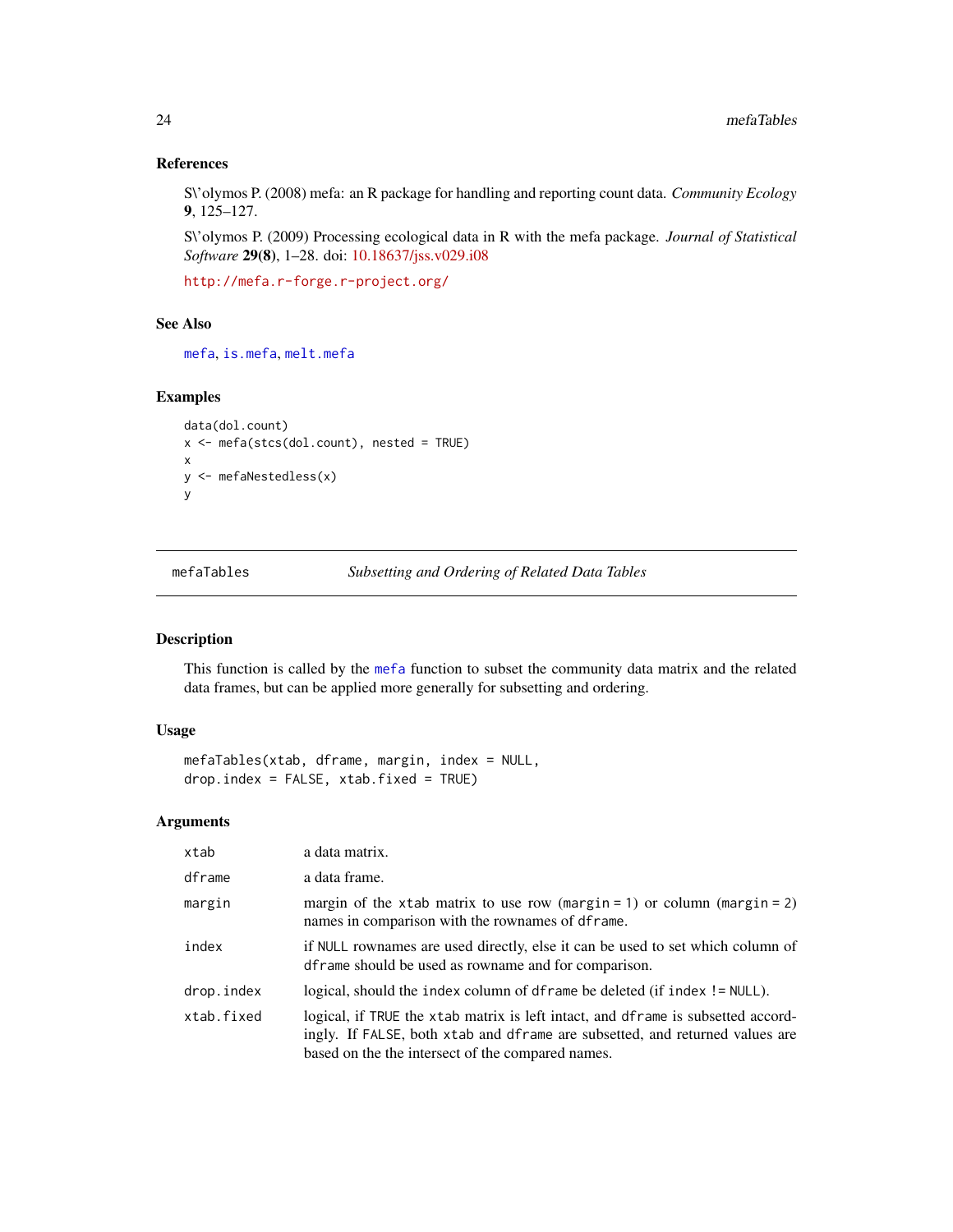#### <span id="page-24-0"></span>mefaweb 25

## Value

Returns a list with elements xtab (matrix) and dtab (data frame), corresponding to the subsetted xtab and dframe data sets, respectively. Original column and row orderings in the input matrix xtab are preserved.

## Author(s)

P\'eter S\'olymos, <solymos@ualberta.ca>

#### References

S\'olymos P. (2008) mefa: an R package for handling and reporting count data. *Community Ecology* 9, 125–127.

S\'olymos P. (2009) Processing ecological data in R with the mefa package. *Journal of Statistical Software* 29(8), 1–28. doi: [10.18637/jss.v029.i08](https://doi.org/10.18637/jss.v029.i08)

```
http://mefa.r-forge.r-project.org/
```
#### See Also

[mefa](#page-14-1)

## Examples

```
x <- matrix(rpois(20,1), 5, 4)
## Note the reverse alphabetical names
rownames(x) \leftarrow letters[5:1]x
f \leftarrow data . frame(maxrix(rnorm(30), 10, 3))rownames(f) <- letters[1:10]
f
## Reverse alphabetical names preserved
mefaTables(x, f, 1)
## Now result is the intersect
rownames(f) <- letters[3:12]
mefaTables(x, f, 1, xtab.fixed = FALSE)
```
mefaweb *Open 'mefa' Website*

## Description

Opens the 'mefa' website in the default navigator.

## Usage

mefaweb()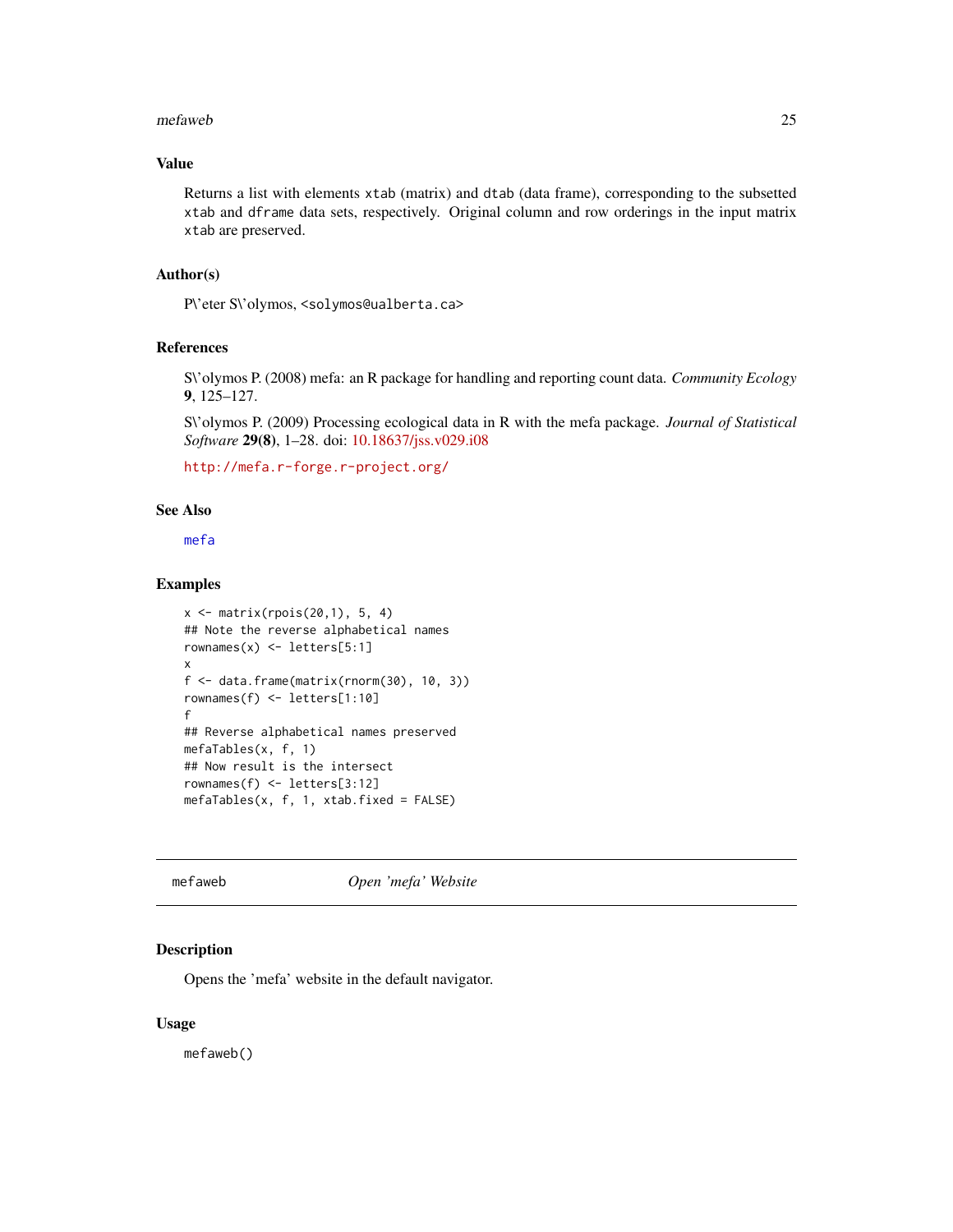## <span id="page-25-0"></span>Details

The website contains resources for the 'mefa' package, please check out for more. Thank you!

## Author(s)

P\'eter S\'olymos, <solymos@ualberta.ca>

## References

S\'olymos P. (2008) mefa: an R package for handling and reporting count data. *Community Ecology* 9, 125–127.

S\'olymos P. (2009) Processing ecological data in R with the mefa package. *Journal of Statistical Software* 29(8), 1–28. doi: [10.18637/jss.v029.i08](https://doi.org/10.18637/jss.v029.i08)

<http://mefa.r-forge.r-project.org/>

## Examples

## Not run: mefaweb()

## End(Not run)

melt *Melt (Convert) an Object of Class 'mefa' Into 'stcs'*

#### <span id="page-25-1"></span>Description

The function converts a wide formatted 'mefa' object into a long formatted 'stcs' object. The resulting segment column can take various formats.

#### Usage

```
melt(x, \ldots)## S3 method for class 'mefa'
melt(x, segm.var = NULL, by.samp = TRUE,raw.out = FALSE, drop.zero = FALSE, \ldots)
```
## Arguments

| x        | an object of class 'mefa'.                                                                                                                                                                                                                            |
|----------|-------------------------------------------------------------------------------------------------------------------------------------------------------------------------------------------------------------------------------------------------------|
| segm.var | NULL (default) or column indices of samples (if by, samp = $TRUE$ ) or taxa tables<br>(if by, samp $=$ FALSE). If it refers to more than one column, their interaction is<br>taken. If NULL, the resulting segment column is filled with "undefined". |
| by.samp  | logical, if TRUE (default) segm, var is taken from the samples table (x\$samp), if<br>FALSE segm, var is taken from the taxa table (x\$taxa).                                                                                                         |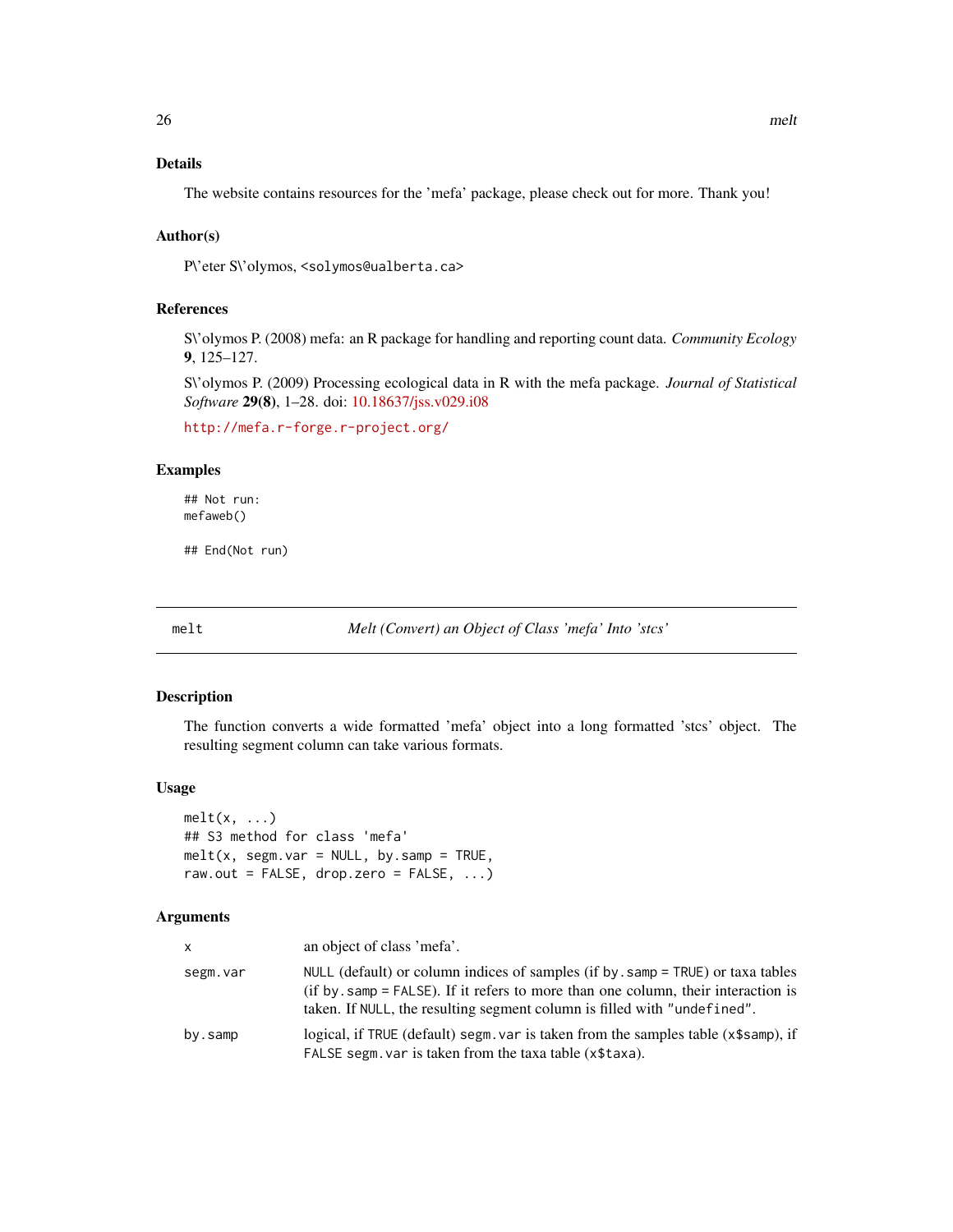<span id="page-26-0"></span>

| raw.out   | logical, whether the result should contain all the zeros that is in the crosstab-<br>ulated (wide) matrix (TRUE) or not (FALSE, default). Removing the zeros is<br>straightforward for sparse matrices. But empty samples can be retained if drop. zero<br>$=$ FALSE. |
|-----------|-----------------------------------------------------------------------------------------------------------------------------------------------------------------------------------------------------------------------------------------------------------------------|
| drop.zero | logical, whether samples with zero total count should be leaved out (TRUE) or<br>not (FALSE, default).                                                                                                                                                                |
| $\cdot$   | other arguments passed to the function stcs.                                                                                                                                                                                                                          |

### Details

If a 'mefa' objet has original segments and segm.var = NULL, the function returns original segments. In this case, the raw.out = TRUE cannot be applied (because segments have different zero samples, so the option is meaningless). If the 'mefa' object contains only a data matrix without dimnames, rows and columns are numbered before melting.

Besides the goal to convert from wide format to long format, this 'mefa' specific implementation is also useful, if a segment is not coded along with the long formatted database, but can be found in a linked table of samples or species. In this way, a 'mefa' object with new segments can be defined easily.

If melting is done with a vector that is not part of the tables inside the 'mefa' object, it must have a class attribute to be recognised, use e.g. the [as.factor](#page-0-0) function (see 'Examples').

## Value

An object of class 'stsc' if raw = FALSE, pure 'data.frame' otherwise (because the zero count flag cannot be applied).

## Author(s)

P\'eter S\'olymos, <solymos@ualberta.ca>

#### References

S\'olymos P. (2008) mefa: an R package for handling and reporting count data. *Community Ecology* 9, 125–127.

S\'olymos P. (2009) Processing ecological data in R with the mefa package. *Journal of Statistical Software* 29(8), 1–28. doi: [10.18637/jss.v029.i08](https://doi.org/10.18637/jss.v029.i08)

<http://mefa.r-forge.r-project.org/>

```
data(dol.count, dol.samp, dol.taxa)
x <- mefa(stcs(dol.count), dol.samp, dol.taxa)
## Long format with original segments
melt(x)
## Long format with undefined segment
melt(as.mefa(x, segment = FALSE))
## These two are identical
melt(x, "microhab")
```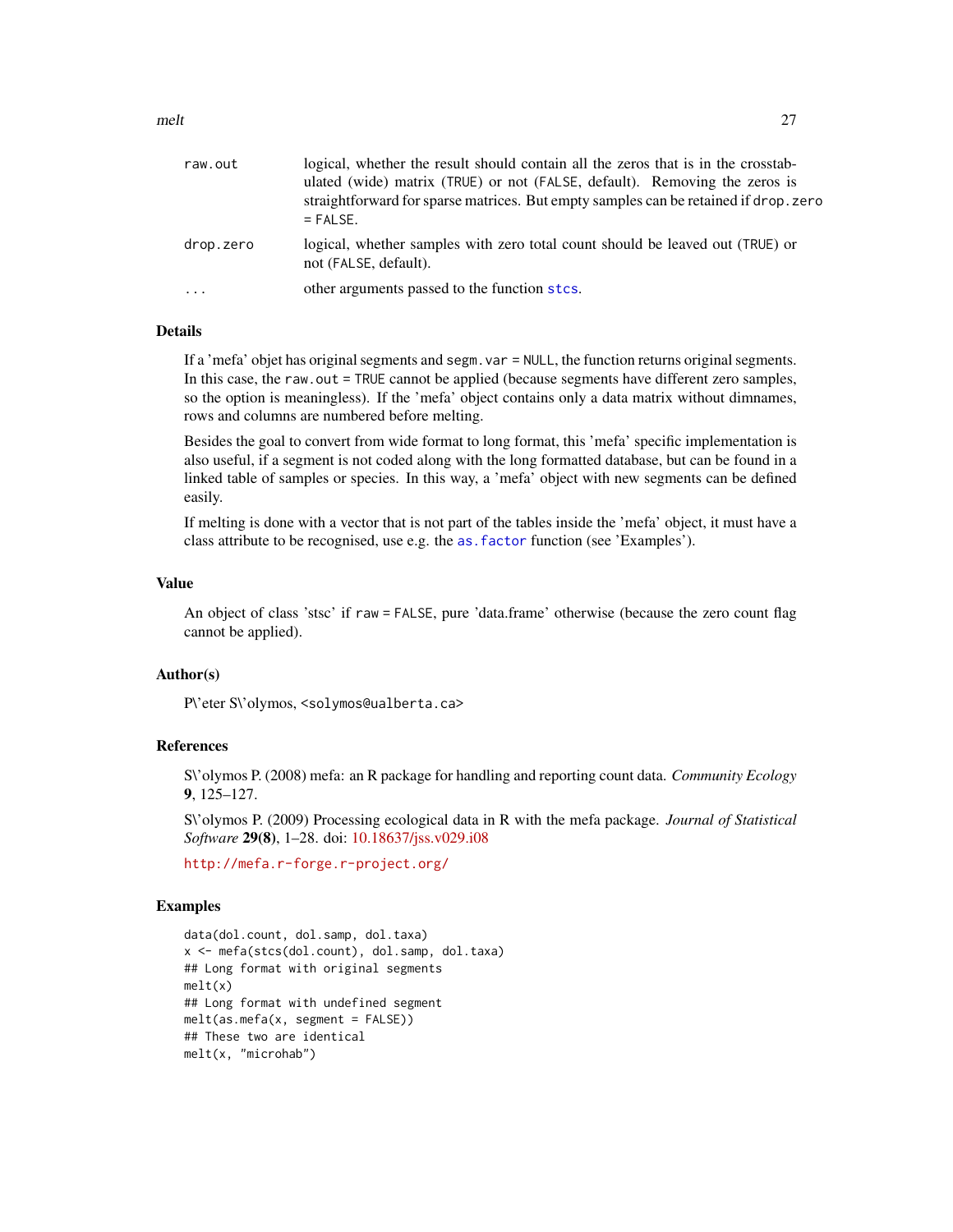```
melt(x, x$samp$microhab) ## this is a factor
## Using a simple vector as factor
melt(x, as.factor(rbinom(dim(x)[1], 1, 0.5)))
## Interaction
melt(x, c("method", "microhab"))
## From taxa table
melt(x, "familiar, by.sum = FALSE)## Example for non-integer data
y <- x$xtab
y[y > 0] <- y[y > 0] + 0.123
z < - mefa(y)
melt(z)
```
<span id="page-27-1"></span>

plot.mefa *Plotting Methods for Object of Class 'mefa' and 'stcs'*

#### <span id="page-27-2"></span>**Description**

Various methods for plotting objects of class 'mefa'.

## Usage

```
## S3 method for class 'mefa'
plot(x, stat = 1:4, type = c("hist", "rank"),trafo = c("none", "log", "ratio"), show = TRUE, ylab, xlab, ...)## S3 method for class 'mefa'
boxplot(x, stat = 1:4, all = TRUE, show = TRUE, ylab, xlab, ...)
## S3 method for class 'mefa'
image(x, segm=NULL, trafo=c("none", "log", "bins", "prab"),
probs = seq(0, 1, 0.05), ordering = TRUE, reverse = TRUE, names = FALSE,
show = TRUE, ylab, xlab, \ldots)
## S3 method for class 'stcs'
plot(x, stat = 1:4, type = c("hist", "rank"),trafo = c("none", "log", "ratio"), show = TRUE, ylab, xlab, ...)## S3 method for class 'stcs'
boxplot(x, stat = 1:4, all = TRUE, show = TRUE, ylab, xlab, \ldots)
## S3 method for class 'stcs'
image(x, segm=NULL, trafo=c("none", "log", "bins", "prab"),
probs = seq(0, 1, 0.05), ordering = TRUE, reverse = TRUE, names = FALSE,
show = TRUE, ylab, xlab, \ldots)
```
## Arguments

x an object of class 'mefa' or 'stcs'.

stat numeric, to determine which characteristic to plot. 1: number of species in samples (default), 2: total number of individuals in samples, 3: number of occurrences per taxa, 4 number of individuals per taxa.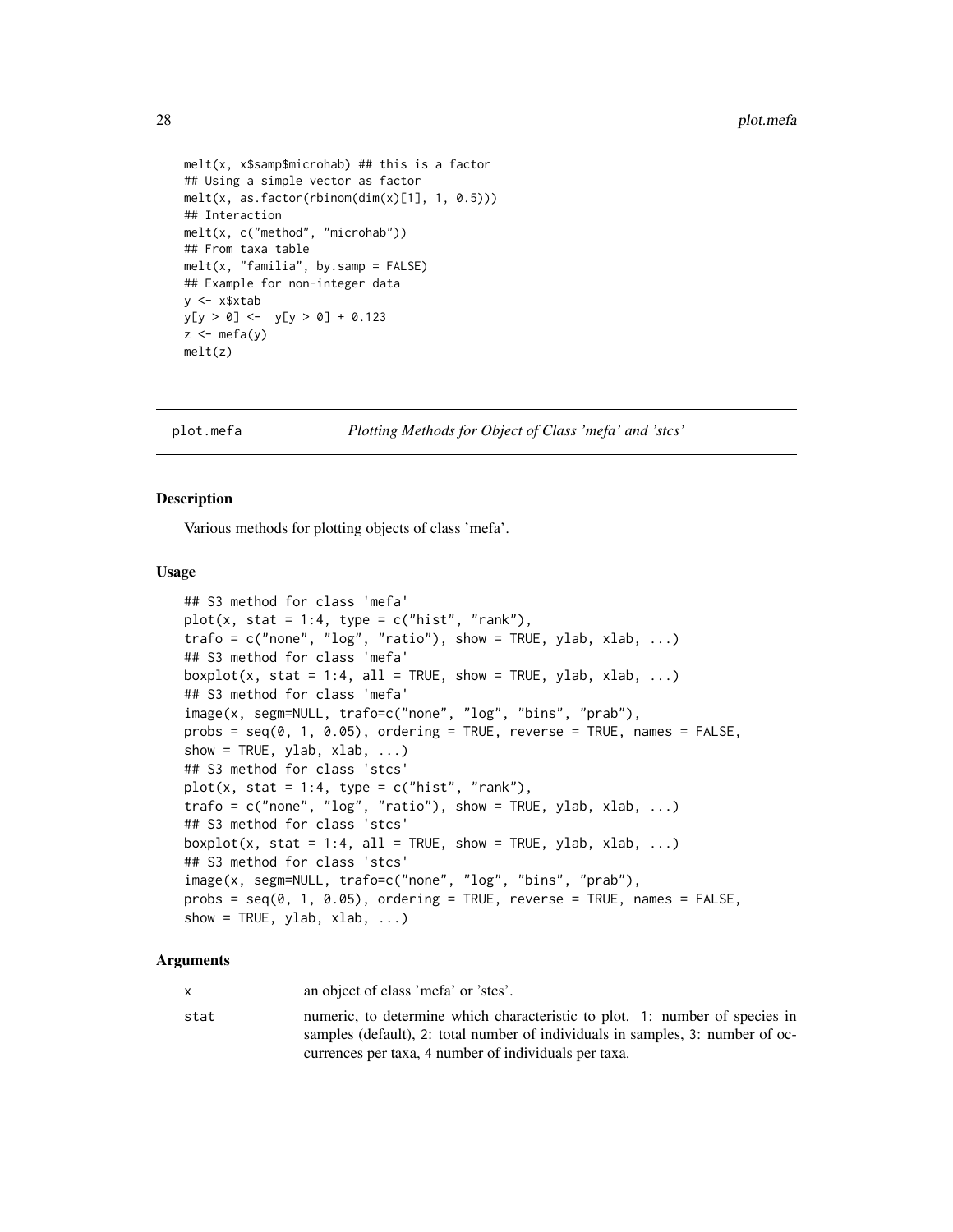<span id="page-28-0"></span>

| type       | character, "hist" produces barchart for discrete values and histogram for con-<br>tinuous values (default), "rank" ranked curves based on the characteristic de-<br>fined by stat.                                                                                                                                                                                                                                |
|------------|-------------------------------------------------------------------------------------------------------------------------------------------------------------------------------------------------------------------------------------------------------------------------------------------------------------------------------------------------------------------------------------------------------------------|
| trafo      | character, transformation of the plotted variable. "none": no transformation<br>(default), "log": logarithmic transformation (base 10), "ratio": normalizes<br>values by the maximum and rescales to the $[0, 1]$ interval (useful for plotting<br>multiple rank abundance curves), "bins": recodes the values according to quan-<br>tiles based on probs, "prab": presence absence transformation of count data. |
| a11        | logical, if TRUE values of stat is plotted for all segments too on the boxplot.                                                                                                                                                                                                                                                                                                                                   |
| ylab, xlab | character to overwrite default label for the y and x axes. If NULL, than default<br>labels are returned on the plot.                                                                                                                                                                                                                                                                                              |
| segm       | if NULL the x\$xtab matrix is used for plotting. Otherways, this defines the seg-<br>ment (one element in x\$segm) for plotting (can be numeric or character with the<br>name of the segment).                                                                                                                                                                                                                    |
| probs      | numeric vector of probabilities with values in [0, 1] (passed internally to qvector).                                                                                                                                                                                                                                                                                                                             |
| ordering   | logical, if TRUE (default) the samples-by-taxa matrix is ordered by row and<br>columns sums, if FALSE row and columns are not rearranged.                                                                                                                                                                                                                                                                         |
| reverse    | logical, if the values to plot should be reversed (TRUE, default, original zero val-<br>ues are lightly, while higher values are strongly coloured) or not (FALSE). This is<br>related to col argument of the generic function image. Currently, heat.colors<br>is the default color scheme.                                                                                                                      |
| names      | logical, it labels samples and taxa in the plot using names in x. If it is a logical<br>vector of length 2, sample and taxa names are returned accordingly.                                                                                                                                                                                                                                                       |
| show       | logical, produce a plot (TRUE) or not (FALSE). FALSE can be useful, if the returned<br>plotted values are reused (e.g. the matrix returned invisibly image can be used<br>by filled. contour, or multiple values are used in one plot).                                                                                                                                                                           |
| $\ddots$   | further arguments to pass to plotting functions. See especially zlim and col<br>arguments of the generic function image, and arguments for the generic function<br>boxplot.                                                                                                                                                                                                                                       |

#### Details

plot returns barchart/histogram, or ranked curve of summary statistics (number of species, individuals in samples, number of occurrences or abundance of taxa) based on the x\$xtab matrix of the 'mefa' objects. These values are basically returned by [summary.mefa](#page-14-2).

boxplot returns box-and-whiskers plots for the summary statistics based on matrices for each segments in x\$segm.

image creates a grid of colored rectangles with colors corresponding to the values in the segment defined by the argument segm. If ordering = TRUE, the ordering of the segment will be based on the x\$xtab matrix and not on the matrix for the segment itself. This is due to better comparison among segments.

All graphical display methods for objects of class 'stcs' are based on the conversion of the object into 'mefa', and than the respective plotting method is applied. The conversion is made based on the default mefa settings (e.g. with segments). If more control is needed over the object structure, use the mefa function to coerce to a more appropriate class for this.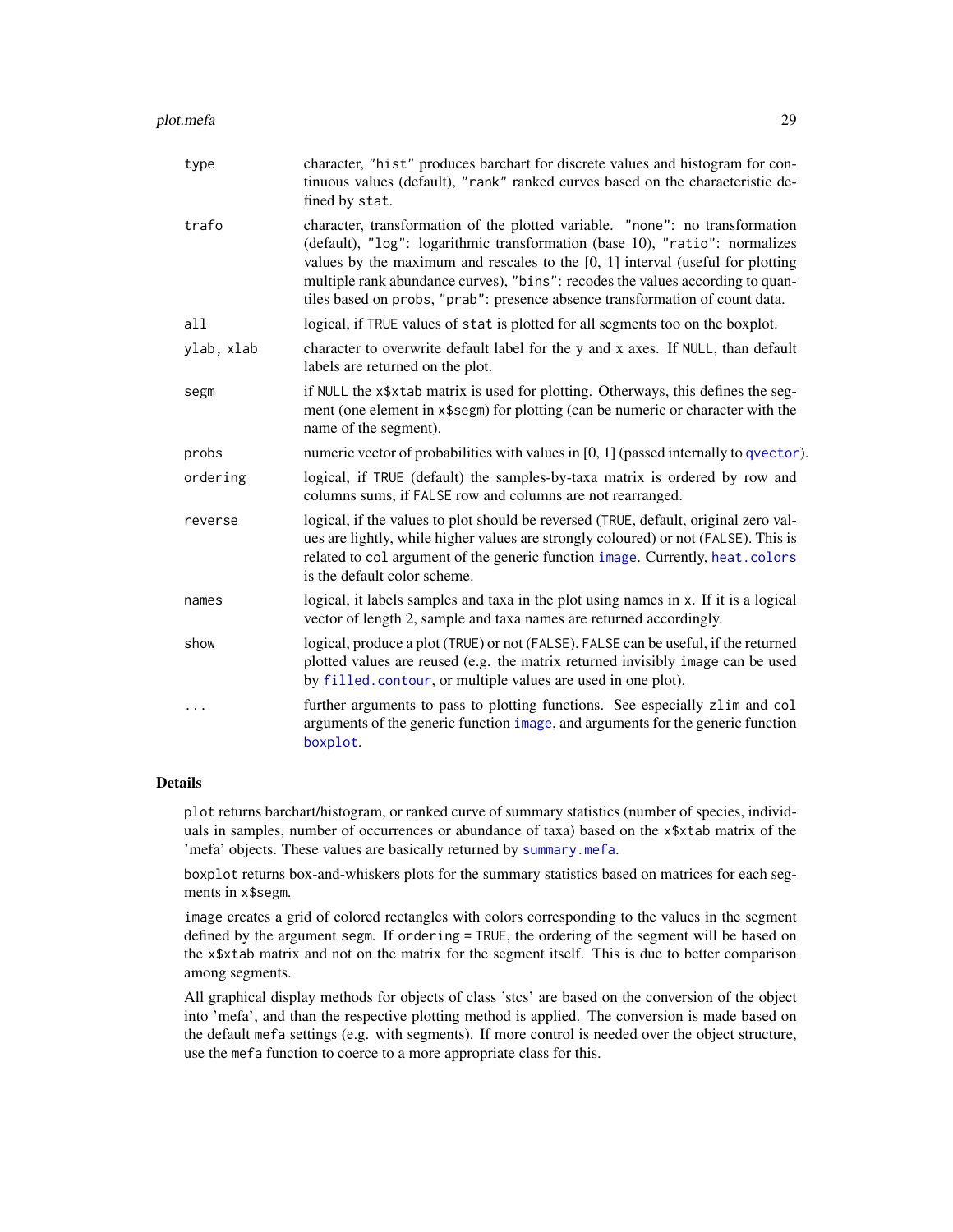## <span id="page-29-0"></span>Value

All methods produce a plot if show = TRUE, and return the plotted values invisibly, or visibly if show = FALSE.

## Author(s)

P\'eter S\'olymos, <solymos@ualberta.ca>

#### References

S\'olymos P. (2008) mefa: an R package for handling and reporting count data. *Community Ecology* 9, 125–127.

S\'olymos P. (2009) Processing ecological data in R with the mefa package. *Journal of Statistical Software* 29(8), 1–28. doi: [10.18637/jss.v029.i08](https://doi.org/10.18637/jss.v029.i08)

<http://mefa.r-forge.r-project.org/>

## See Also

[image](#page-0-0), [plot](#page-0-0), [boxplot](#page-0-0), [filled.contour](#page-0-0), [par](#page-0-0), [heat.colors](#page-0-0), [topo.colors](#page-0-0), [terrain.colors](#page-0-0), [rainbow](#page-0-0)

```
data(dol.count, dol.samp, dol.taxa)
x <- mefa(stcs(dol.count), dol.samp, dol.taxa)
## Frequency distributions
opar \leq par(mfrow=c(2,2))
plot(x, 1)
plot(x, 2)
plot(x, 3)
plot(x, 4)par(opar)
## Ranked curves
opar \leq par(mfrow=c(2,2))
plot(x, 1, type="rank")
plot(x, 2, type="rank")
plot(x, 3, type="rank")
plot(x, 4, type="rank")par(opar)
## Boxplot for segments
opar <- par(mfrow=c(2,2))
boxplot(x, 1)
boxplot(x, 2)
boxplot(x, 3)
boxplot(x, 4)
par(opar)
## Image (levelplot)
## comparing all and the segments
opar <- par(mfrow=c(1,3))
image(x, trafo = "bins", main = "All segments")
```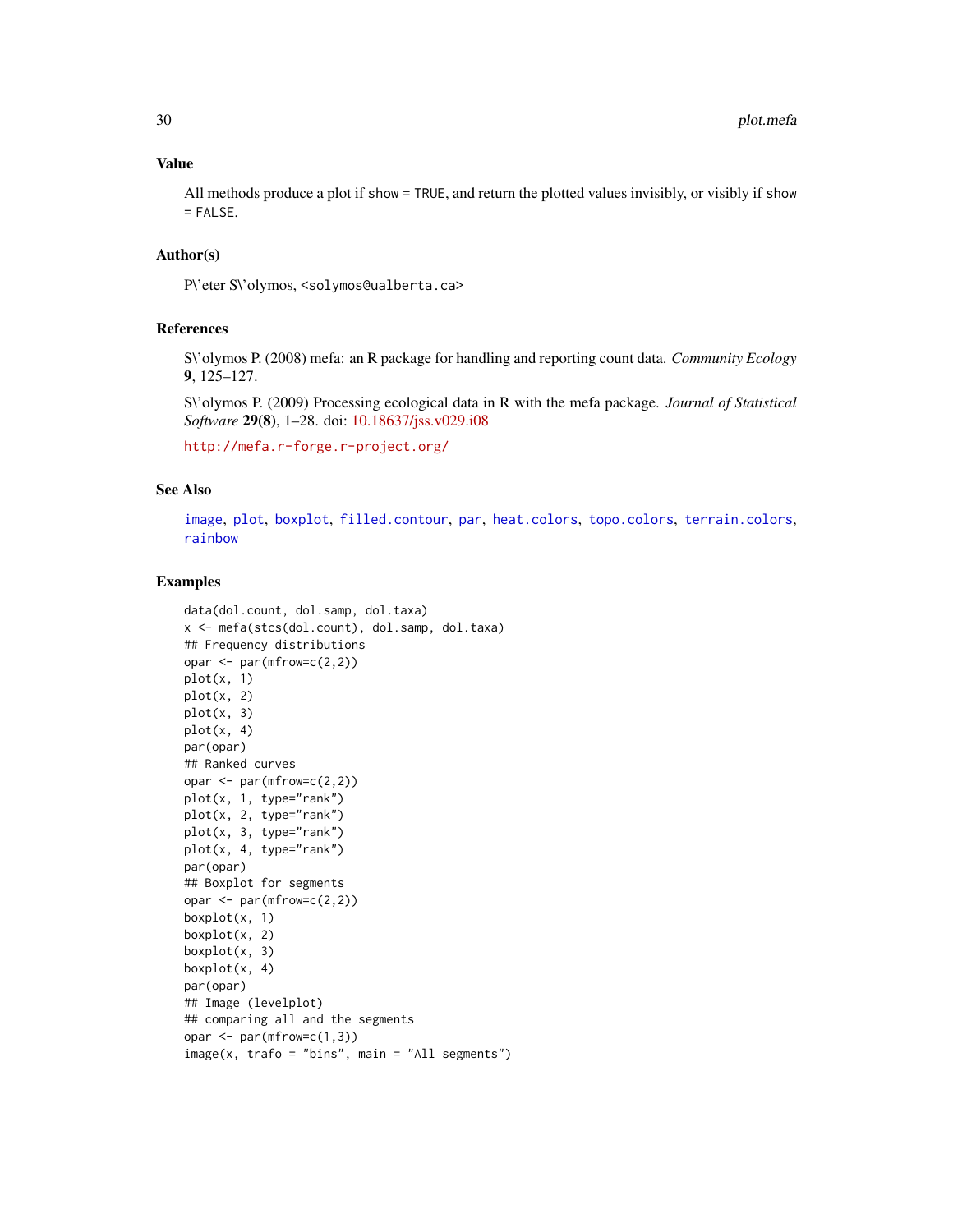#### <span id="page-30-0"></span>qvector 31

```
image(x, segm = 1, trafo = "bins", main = dimnames(x)$segm[1])
image(x, segm = 2, trafo = "bins", main = dimnames(x)$segm[2])
par(opar)
## For black and white, with names
image(x, col = grey(seq(0, 1, 0.1)), names = TRUE)## For nice colors other than default
opar \leq par(mfrow=c(1,2))
image(x[,,"fresh"], col = topo.colors(10),
main = "Fresh")image(x[,,"broken"], col = terrain.colors(10),
main = "Broken")
par(opar)
```
<span id="page-30-1"></span>

qvector *Ordinal Transformation of a Vector*

#### Description

Converts a numeric vector into an ordinal one based on quantiles.

#### Usage

qvector(x, probs =  $seq(0, 1, 0.25)$ , na.rm =  $FALSE, ...$ )

#### **Arguments**

| <b>X</b>  | a numeric vector.                                                                          |
|-----------|--------------------------------------------------------------------------------------------|
| probs     | numeric vector of probabilities with values in [0, 1] used by quantile.                    |
| na.rm     | logical, if true, any NA and NaNs are removed from x before the quantiles are<br>computed. |
| $\ddotsc$ | further arguments passed to the function quantile.                                         |

#### Value

A numeric vector of length the same as the input vector, containing the respective (upper) quantile values.

#### Author(s)

P\'eter S\'olymos, <solymos@ualberta.ca>

#### References

S\'olymos P. (2008) mefa: an R package for handling and reporting count data. *Community Ecology* 9, 125–127.

S\'olymos P. (2009) Processing ecological data in R with the mefa package. *Journal of Statistical Software* 29(8), 1–28. doi: [10.18637/jss.v029.i08](https://doi.org/10.18637/jss.v029.i08)

<http://mefa.r-forge.r-project.org/>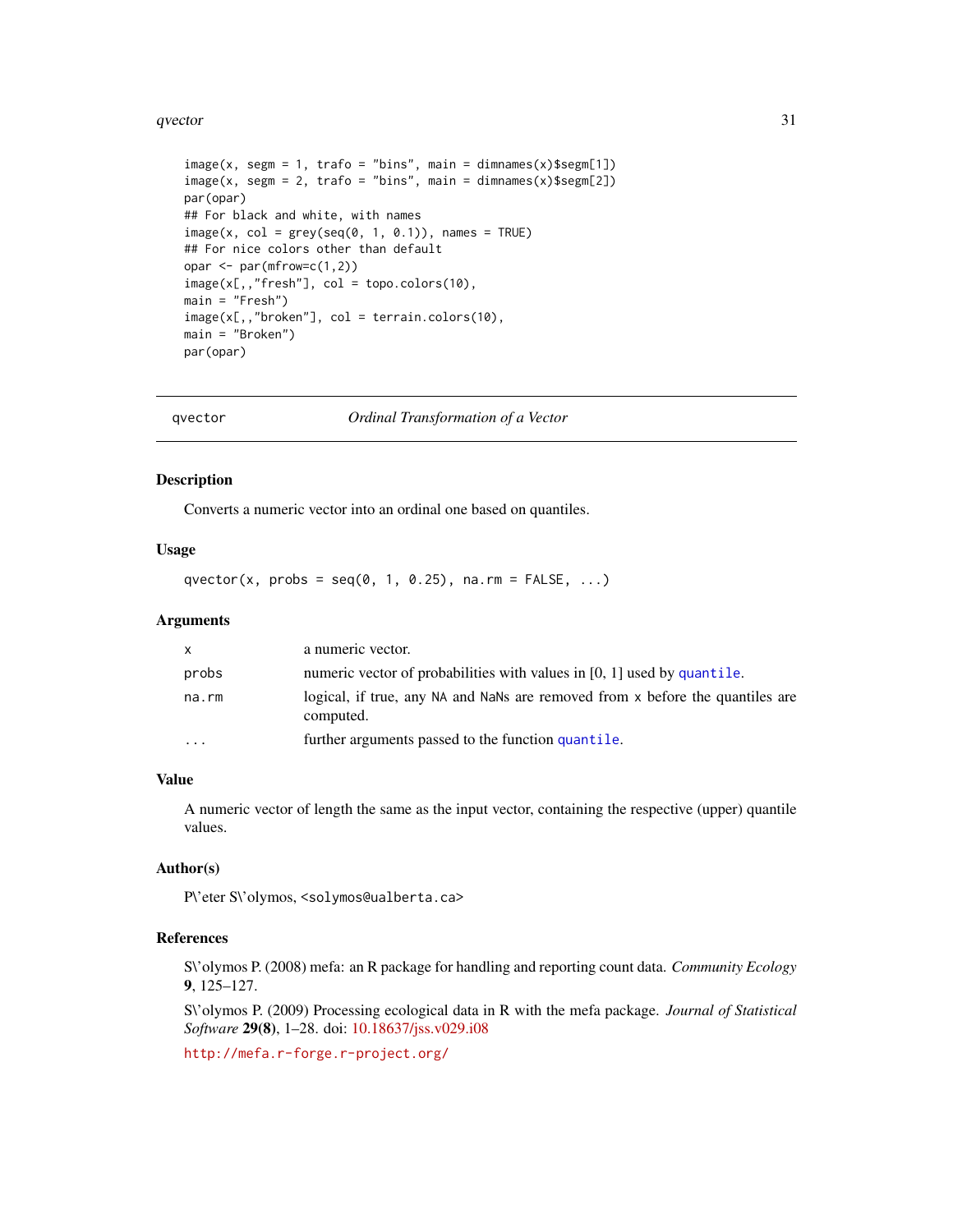## See Also

[quantile](#page-0-0)

## Examples

```
x < - rnorm(20)
x
y \leftarrow qvector(x)y
rbind(x, y)plot(x, y, type="h")
```
<span id="page-31-1"></span>rep.data.frame *Inflate (repeat) a Data Frame*

## Description

The function inflates a data frame based on count values in a vector corresponding the rows.

## Usage

## S3 method for class 'data.frame'  $rep(x, \ldots)$ 

#### Arguments

|                      | a matrix or data frame, but can be a vector.                                                             |
|----------------------|----------------------------------------------------------------------------------------------------------|
| $\ddot{\phantom{0}}$ | arguments passed to the function rep. <i>i.e.</i> times, length out and each (see<br>explanation there). |

## Details

Each rows of the data frame x will be repeated as many times as the corresponding value in e.g. the vector times. This function is called internally by the function [stcs](#page-35-1).

## Value

A data frame with columns as in the original (x) and e.g. sum(times) number of rows.

## Author(s)

P\'eter S\'olymos, <solymos@ualberta.ca>

<span id="page-31-0"></span>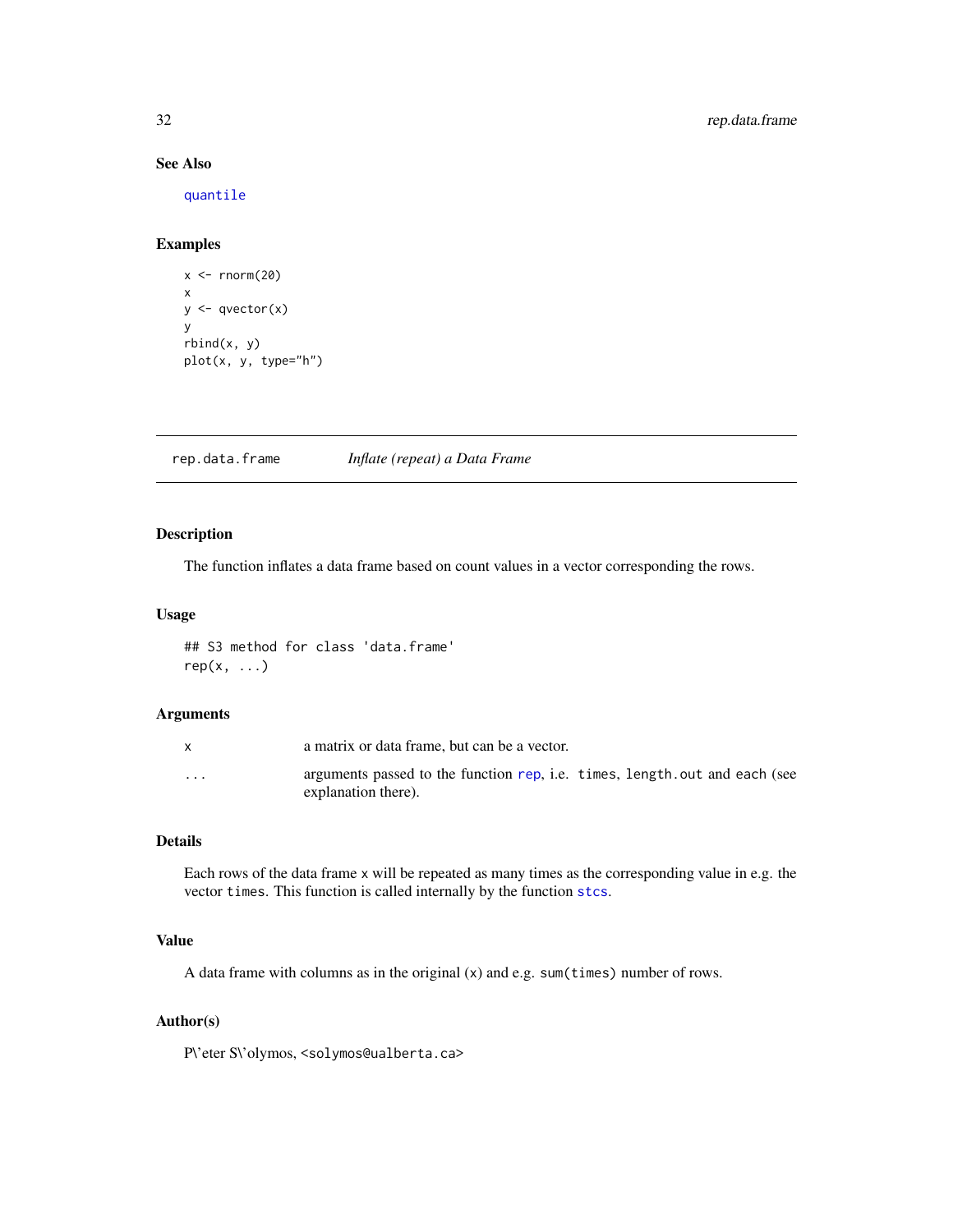## <span id="page-32-0"></span>report.mefa 33

#### References

S\'olymos P. (2008) mefa: an R package for handling and reporting count data. *Community Ecology* 9, 125–127.

S\'olymos P. (2009) Processing ecological data in R with the mefa package. *Journal of Statistical Software* 29(8), 1–28. doi: [10.18637/jss.v029.i08](https://doi.org/10.18637/jss.v029.i08)

<http://mefa.r-forge.r-project.org/>

#### See Also

[stcs](#page-35-1)

## Examples

```
x \le - data.frame(sample = LETTERS[c(1,1,2,2,3)],
    species = letters[c(5,5,5,6,7)],count = c(1, 2, 10, 3, 4), segment = letters[c(8, 9, 8, 9, 8)])
x
rep(x[,c(1,2,4)], times = x[,3])rep(x[,c(1,2,4)], each = 2)
```
<span id="page-32-1"></span>report.mefa *Write Report of an Object of Class 'mefa' into File*

## **Description**

The data of the 'mefa' object is written into a file in a standard format used by most local journals for publishing distribution data of organisms. The aim is to provide an exporting facility that can directly be used for generating reports, parts of research papers, or supplementary materials.

#### Usage

```
report(x, ...)
## S3 method for class 'mefa'
report(x, filename, segment = FALSE, n = NULL,by.taxa = TRUE, samp.var = NULL, drop.redundant = NULL,
    collapse = TRUE, taxa.name = NULL, author.name = NULL,
    taxa.order = NULL, grouping = FALSE, tex = FALSE, binary = FALSE,
    tex.control = list(ital.taxa = TRUE, noindent = TRUE,
    bold.sect = TRUE, bold.1st = TRUE, vspace1 = 0.5, vspace2 = 0.2),
    sep = c(","", ":"", "("", ":"", ", ","", "")", ";"), dir = getwd(), ...)
```
#### Arguments

|          | an object of class 'mefa'.                                                                                                   |
|----------|------------------------------------------------------------------------------------------------------------------------------|
| filename | character, the name of the file to be written into the working directory or a di-<br>rectory defined by the outdir argument. |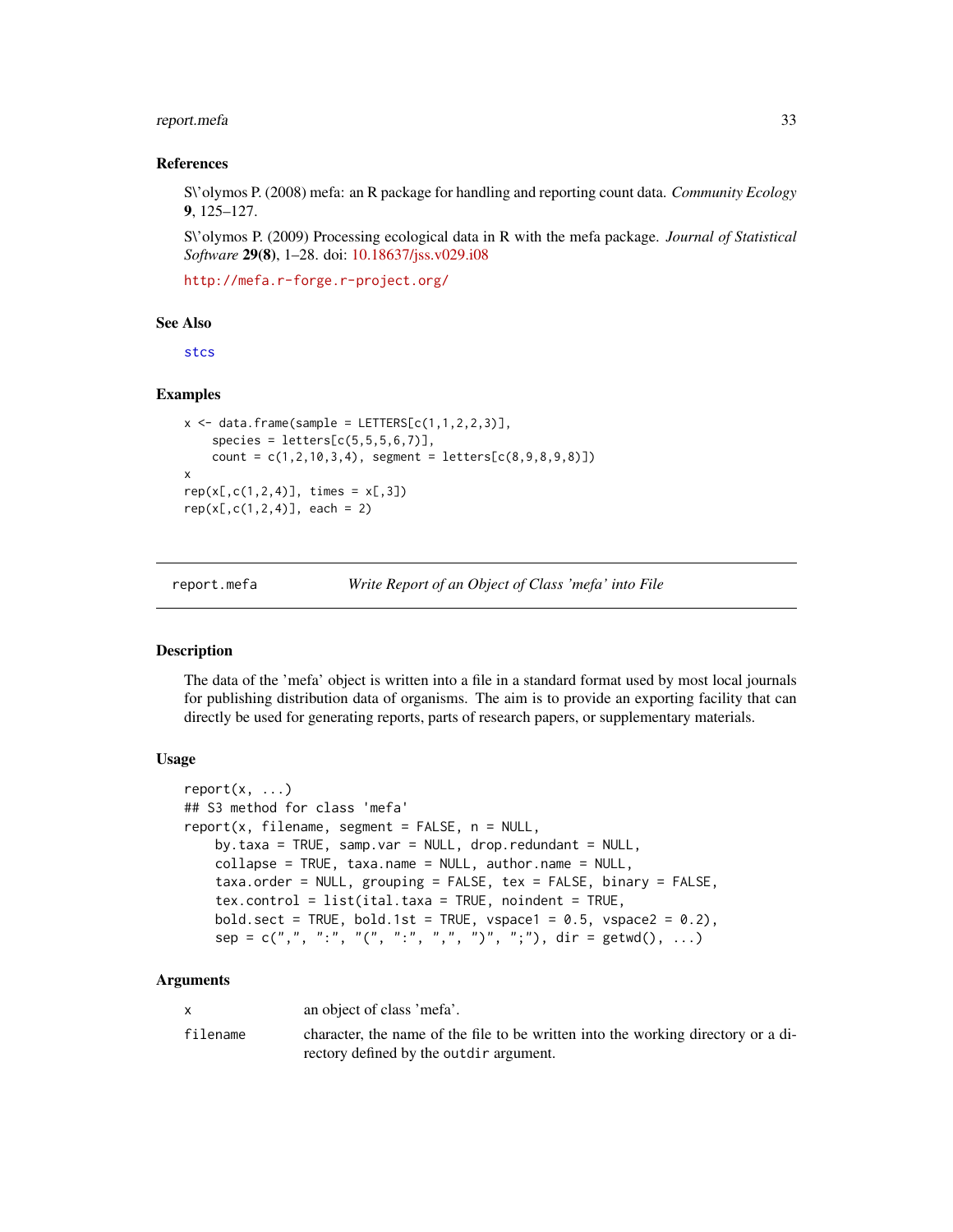| segment        | logical, if NULL (default) segments are not distinguished in the output. If TRUE<br>all (n = NULL) or some of the segments are used and distinguished.                                                                                                                                                                                                                                                                                                         |
|----------------|----------------------------------------------------------------------------------------------------------------------------------------------------------------------------------------------------------------------------------------------------------------------------------------------------------------------------------------------------------------------------------------------------------------------------------------------------------------|
| n              | segments to be used. If NULL all segments are used, if not NULL, give names of<br>the segments to be used (only if segment = TRUE).                                                                                                                                                                                                                                                                                                                            |
| by.taxa        | logical, whether the main sectioning should be made according to taxa (TRUE,<br>default) or samples (FALSE, currently not implemented).                                                                                                                                                                                                                                                                                                                        |
| samp.var       | variables in the samples table (x\$samp) to be used in the report. Variables appear<br>in the order given here.                                                                                                                                                                                                                                                                                                                                                |
| drop.redundant | logical, whether redundant elements should be dropped (an integer up to length(samp.var)-1)<br>or not (NULL, default).                                                                                                                                                                                                                                                                                                                                         |
| collapse       | logical, if TRUE samples with identical values in samp. var for a given species<br>are collapsed to avoid redundancy.                                                                                                                                                                                                                                                                                                                                          |
| taxa.name      | column in the taxa table (x\$taxa) where the taxa names are stored. By default<br>$(NULL)$ dimnames $(x)$ \$taxa is used.                                                                                                                                                                                                                                                                                                                                      |
| author.name    | column in the taxa table (x\$taxa) where the authors' names and dates of de-<br>scriptions are stored. By default it is not used (NULL). If specified, these follow<br>the species names in the report.                                                                                                                                                                                                                                                        |
| taxa.order     | column in the taxa table (x\$taxa) where the variable for ordering is stored. By<br>default (NULL) taxa.name is used for ordering.                                                                                                                                                                                                                                                                                                                             |
| grouping       | logical, whether all records of a given species should be collapsed into single<br>paragraph without grouping (FALSE, default), or grouped into separate para-<br>graphs (TRUE).                                                                                                                                                                                                                                                                               |
| tex            | logical, whether to generate formatted LaTeX output (TRUE) or plain text file<br>(FALSE).                                                                                                                                                                                                                                                                                                                                                                      |
| binary         | logical, if TRUE the result will contains count data.                                                                                                                                                                                                                                                                                                                                                                                                          |
| tex.control    | a list with LaTex formatting options (if tex = TRUE). The ital. taxa controls<br>italicised taxa names, noindent controls indentation of paragraphs, bold. sect<br>controls boldface type of paragraph openings, bold. 1st controls the boldface<br>type of first elements of each record of a given species, vspace1 controls the<br>space between species blocks, vspace2 controls the space between paragraphs<br>of the same species (if gouping = FALSE). |
| sep            | character vector of length 7. The 1st separates values in samp. var, 2nd is placed<br>between values of samp var if redundant elements were dropped, 3rd is the<br>opening character before count data, 4th stands after the segment name, 5th<br>separates values of segments, 6th is the closing character after the count data,<br>7th separates the records.                                                                                               |
| dir            | character, full path of the directory where the file should be written (working<br>directory is then restored). If NULL, the current working directory is used.                                                                                                                                                                                                                                                                                                |
| .              | further arguments potentially passed (currently there are none).                                                                                                                                                                                                                                                                                                                                                                                               |

## Details

The resulting file can be recycled by copy-and-pasting into a document (if tex = FALSE) or be included into a LaTeX report (e.g. via the package Sweave, see mefadocs("SampleReport")). Contrary to the many arguments, the default values do not need much modifications in most of the cases (see examples).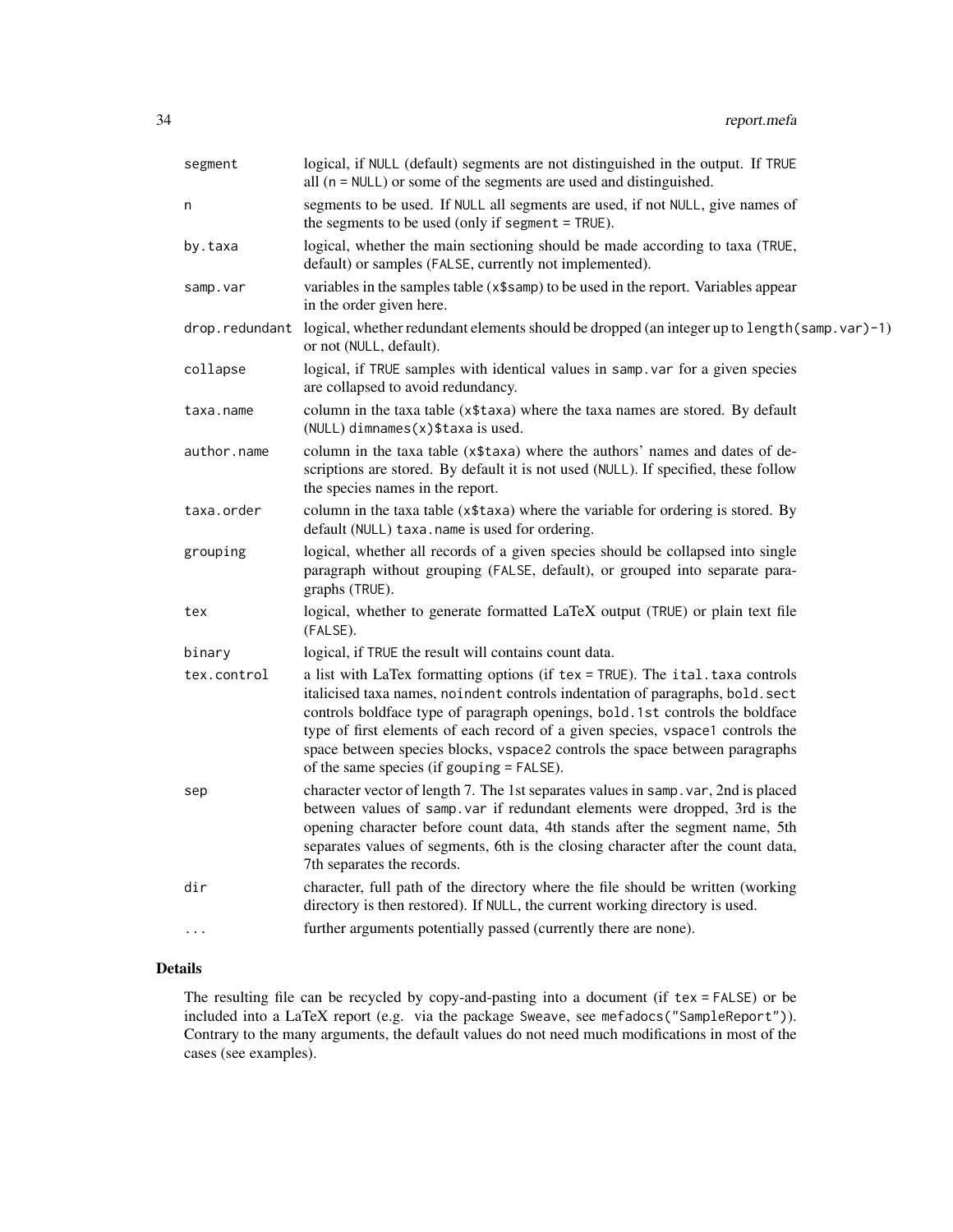## <span id="page-34-0"></span>report.mefa 35

## Value

Writes a file into the working (or a specified) directory.

### Note

The by.taxa = FALSE option is not yet implemented.

## Author(s)

P\'eter S\'olymos, <solymos@ualberta.ca>

## References

S\'olymos P. (2008) mefa: an R package for handling and reporting count data. *Community Ecology* 9, 125–127.

S\'olymos P. (2009) Processing ecological data in R with the mefa package. *Journal of Statistical Software* 29(8), 1–28. doi: [10.18637/jss.v029.i08](https://doi.org/10.18637/jss.v029.i08)

<http://mefa.r-forge.r-project.org/>

#### See Also

[mefa](#page-14-1), [write](#page-0-0)

## Examples

```
data(dol.count, dol.samp, dol.taxa)
x <- mefa(stcs(dol.count), dol.samp, dol.taxa)
## Not run:
## Plain text
## Count values from x$xtab
report(x, "report-all.txt")
## Count values for each segments
report(x, "report-segm-all.txt",
    samp.var = c("method","microhab"), segment = TRUE)
## LaTeX formatting
report(x, "report-all.tex", tex=TRUE)
## For how to include into a TeX or Rnw file, see:
mefadocs("SampleReport")
```
## End(Not run)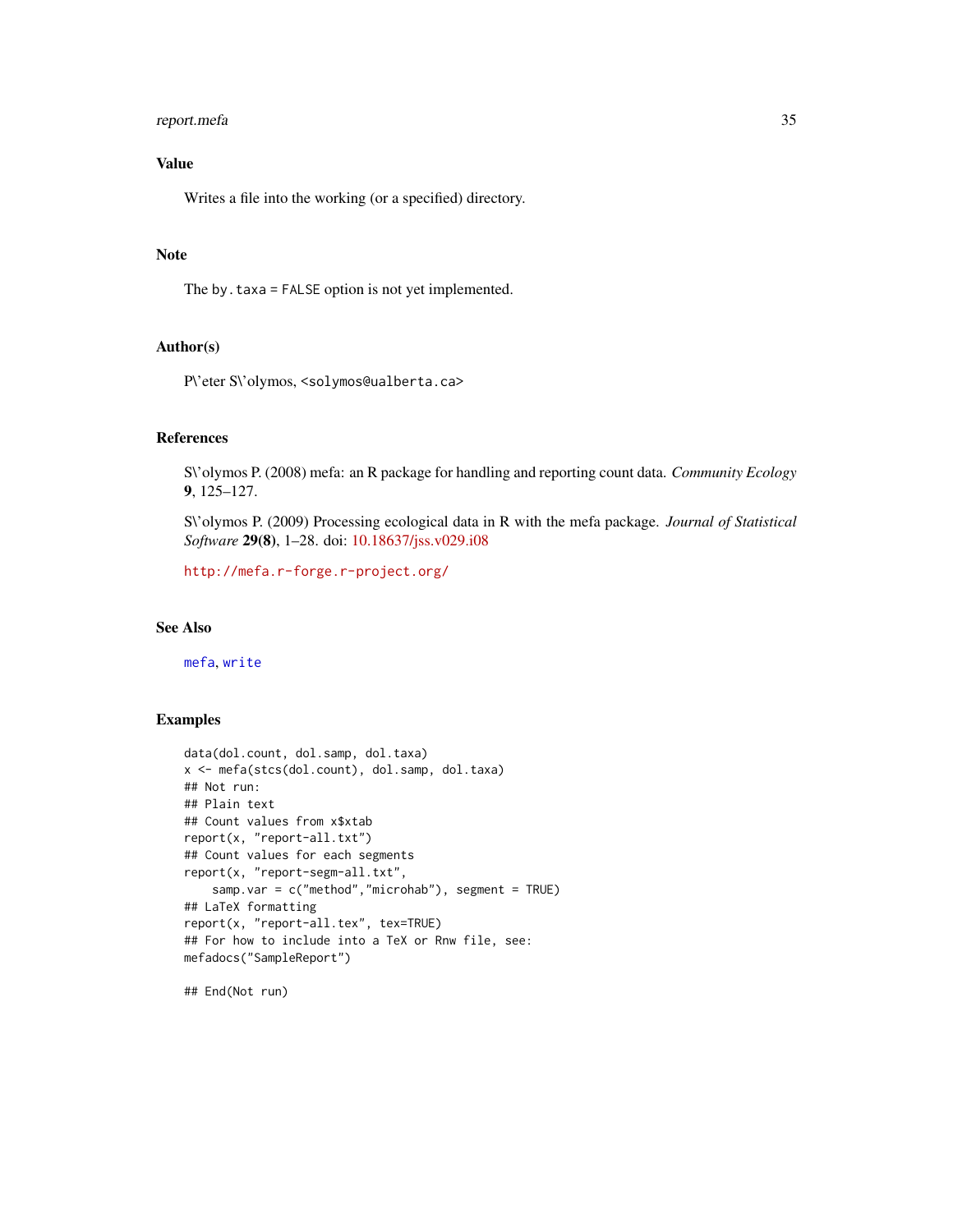#### <span id="page-35-1"></span><span id="page-35-0"></span>Description

This function creates object of class 'stcs' from a data frame. This is the primary format for long (database style) data sets in the mefa package. The 'stcs' object can be converted into an object of class 'mefa' with the function mefa. The function name 'stcs' refers to first letters of column names of the resulting object: samples, taxa, counts, segments.

#### Usage

```
stcs(dframe, expand = FALSE, drop.zero = FALSE, zero.pseudo = "zero.pseudo")
## S3 method for class 'stcs'
is(x)
## S3 method for class 'stcs'
summary(object, ...)
```
## Arguments

| dframe      | a data frame with 2-4 columns. If 2 columns are provided, it is assumed that<br>first column contains sample, while second taxa names. If 3 columns are pro-<br>vided, the first two is treated as sample and taxa names, while the third is treated<br>as count if numeric (either integer or non-integer values can be supplied), and<br>segment if character or factor. If 4 columns are provided, those are assumed to<br>be in the samples, taxa, count, segment order. |
|-------------|------------------------------------------------------------------------------------------------------------------------------------------------------------------------------------------------------------------------------------------------------------------------------------------------------------------------------------------------------------------------------------------------------------------------------------------------------------------------------|
| expand      | logical, whether the object should be (TRUE) expanded (via the function rep. data. frame)<br>or not (FALSE, default). If expanded, each rows correspond to one individual ob-<br>servation (value of the count column is 1) or a zero sample. $expand = TRUE$<br>works only with integer values.                                                                                                                                                                             |
| drop.zero   | logical, whether samples with zero total count should be left out (TRUE) or not<br>(FALSE, default).                                                                                                                                                                                                                                                                                                                                                                         |
| zero.pseudo | character, value in the taxa column that indicates zero samples. If it is a vector<br>of length 2, first element is used for taxa names, second for segment names to<br>indicate zero samples.                                                                                                                                                                                                                                                                               |
| x, object   | an object of class 'stes'.                                                                                                                                                                                                                                                                                                                                                                                                                                                   |
| .           | further arguments passed to the function stcs.                                                                                                                                                                                                                                                                                                                                                                                                                               |

## Details

If the data are in a long (database style) format, the stcs function prepares the ground for the mefa function to make the cross tabulation. But if only a crosstabulated matrix is needed, the [table](#page-0-0) function can be applies as well (in this case be sure to set expand = TRUE, and this is only for integer data), or alternatively see the [xtabs](#page-0-0) or [mefaCrosstab](#page-19-1) functions (these accepts non-integer data). For subsetting, simply use extraction methods available for data frames ([\[.data.frame](#page-0-0)).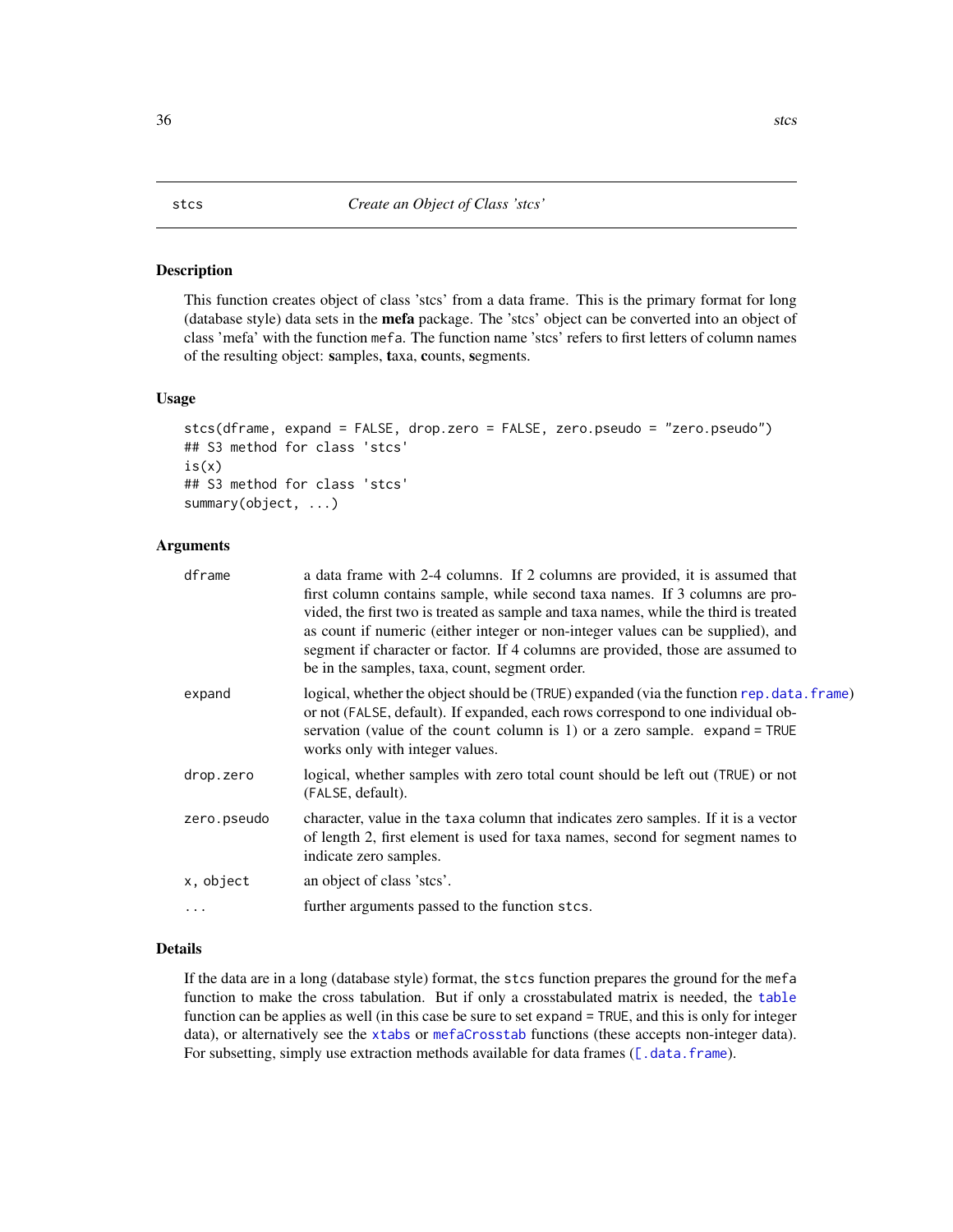<span id="page-36-0"></span>The summary contains statistics calculated after coercing the object into the class 'mefa'.

Methods for extracting, subsetting are the same as for data frame objects. Plotting 'stcs' objects are discussed elsewhere (see links in 'See also' section).

## Value

Returns an object of class 'stcs' with 4 columns. The column names are converted consistently into samp for samples, taxa for taxa names, count for counts and segm for segment names.

The class has its own methods (i.e. is, as.stcs, summary and plot), but also has a data.frame class attribute. Thus other methods that available for data frames are applicable to an object of class 'stcs' (e.g. print, str).

#### Note

The stcs function nearly equivalent to the sscount function in older  $(< 2.0)$  versions of the mefa package.

#### Author(s)

P\'eter S\'olymos, <solymos@ualberta.ca>

#### References

S\'olymos P. (2008) mefa: an R package for handling and reporting count data. *Community Ecology* 9, 125–127.

S\'olymos P. (2009) Processing ecological data in R with the mefa package. *Journal of Statistical Software* 29(8), 1–28. doi: [10.18637/jss.v029.i08](https://doi.org/10.18637/jss.v029.i08)

<http://mefa.r-forge.r-project.org/>

## See Also

[data.frame](#page-0-0), [summary.data.frame](#page-0-0), [str](#page-0-0), [table](#page-0-0)

See plot. stcs boxplot. stcs and image. stcs for graphical display options.

See as. stcs for coercion methods.

```
## General long format data
x < - data.frame(
    sample = paste("Sample", c(1,1,2,2,3,4), sep="."),
    species = c(paste("Species", c(1,1,1,2,3), sep="."), "zero.pseudo"),
    count = c(1, 2, 10, 3, 4, 0),
    segment = letters[c(6,13,6,13,6,6)])
x
## Long format as stcs
y \leftarrow \text{stcs}(x)y
## Methods
as.stcs(x)
```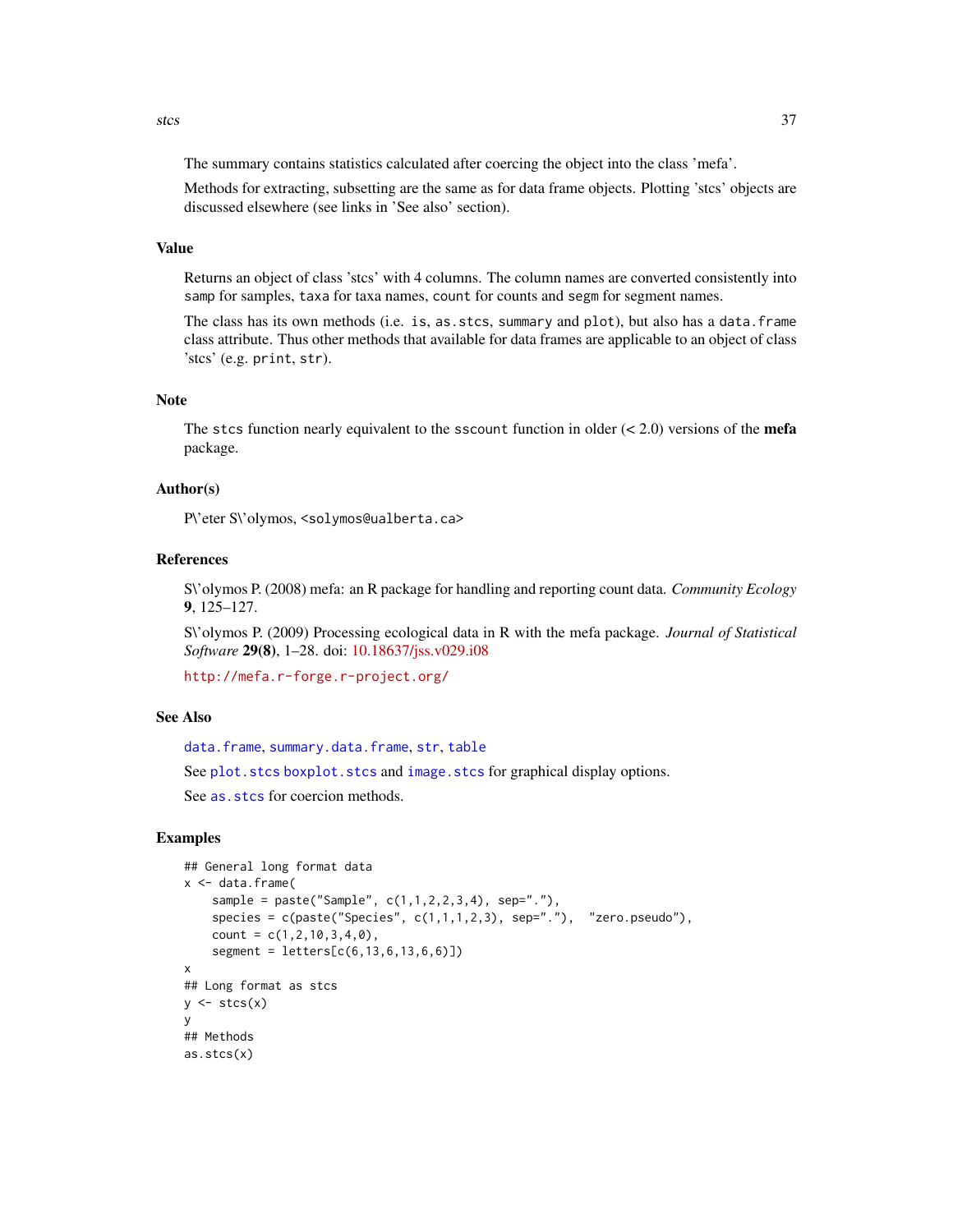is(y, "stcs") is(y, "data.frame") ## Effects of arguments  $stcs(x, expand = TRUE)$ stcs(x, drop.zero = TRUE) stcs(x, zero.pseudo = "pseudo.secies") ## Input options stcs(x[,1:2]) stcs(x[,1:3]) stcs(x[,c(1:2,4)]) ## The Dolina dataset data(dol.count) dol <- stcs(dol.count) dol plot(dol)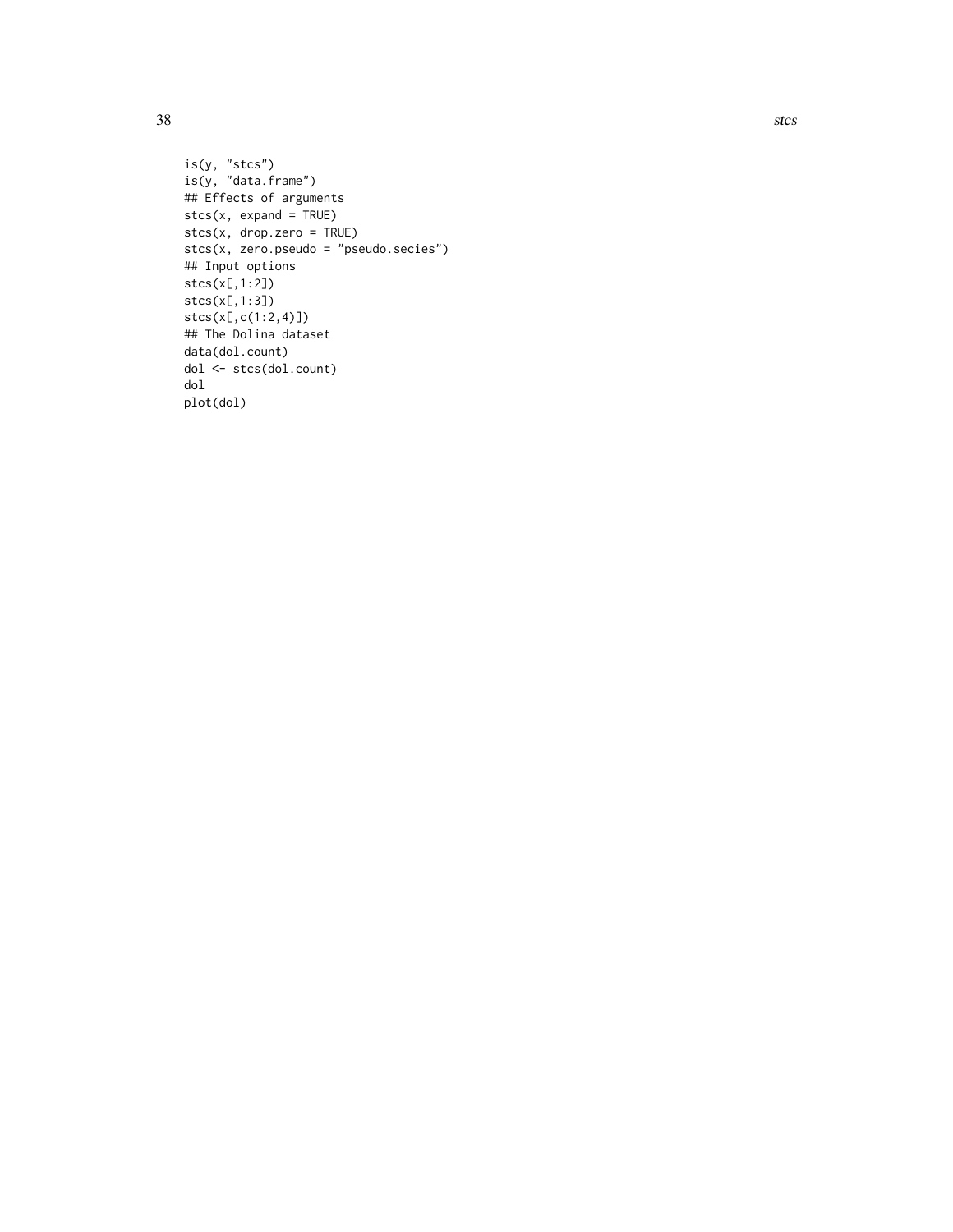# <span id="page-38-0"></span>Index

∗ IO report.mefa , [33](#page-32-0) ∗ classes mefa , [15](#page-14-0) stcs , [36](#page-35-0) ∗ datasets dolina , [9](#page-8-0) ∗ documentation mefadocs , [21](#page-20-0) mefaweb, [25](#page-24-0) ∗ hplot aoplot , [5](#page-4-0) image.dist , [12](#page-11-0) mefalogo , [22](#page-21-0) plot.mefa , [28](#page-27-0) ∗ manip aggregate.mefa , [2](#page-1-0) as.data.frame.dist , [6](#page-5-0) as.mefa , [7](#page-6-0) fill.na, [11](#page-10-0) label , [13](#page-12-0) mat2list , [14](#page-13-0) mefa , [15](#page-14-0) mefaCheck , [19](#page-18-0) mefaCrosstab , [20](#page-19-0) mefaNestedless , [23](#page-22-0) mefaTables , [24](#page-23-0) melt , [26](#page-25-0) qvector , [31](#page-30-0) rep.data.frame , [32](#page-31-0) stcs , [36](#page-35-0) ∗ methods aggregate.mefa , [2](#page-1-0) aoplot , [5](#page-4-0) as.mefa , [7](#page-6-0) mefa , [15](#page-14-0) melt , [26](#page-25-0) plot.mefa, [28](#page-27-0) report.mefa , [33](#page-32-0)

stcs , [36](#page-35-0) [.data.frame , *[36](#page-35-0)* [.mefa , *[18](#page-17-0)* [.mefa *(*aggregate.mefa *)* , [2](#page-1-0) aggregate.mefa , [2](#page-1-0) , *[18](#page-17-0)* all.equal.list , *[20](#page-19-0)* aoplot , [5](#page-4-0) as.array , *[9](#page-8-0)* as.array.mefa *(*as.mefa *)* , [7](#page-6-0) as.data.frame , *[8](#page-7-0) , [9](#page-8-0)* as.data.frame.dist , [6](#page-5-0) as.data.frame.mefa *(*as.mefa *)* , [7](#page-6-0) as.data.frame.stcs *(*as.mefa *)* , [7](#page-6-0) as.factor , *[3](#page-2-0)* , *[27](#page-26-0)* as.list , *[9](#page-8-0)* as.list.mefa *(*as.mefa *)* , [7](#page-6-0) as.matrix , *[9](#page-8-0)* as.matrix.mefa *(*as.mefa *)* , [7](#page-6-0) as.Mefa *(*as.mefa *)* , [7](#page-6-0) as.mefa , [7](#page-6-0) , *[18](#page-17-0)* as.stcs , *[37](#page-36-0)* as.stcs *(*as.mefa *)* , [7](#page-6-0) as.Xtab *(*as.mefa *)* , [7](#page-6-0) boxplot , *[29](#page-28-0) , [30](#page-29-0)* boxplot.mefa , *[18](#page-17-0)* boxplot.mefa *(*plot.mefa *)* , [28](#page-27-0) boxplot.stcs , *[37](#page-36-0)* boxplot.stcs *(*plot.mefa *)* , [28](#page-27-0) cdrop *(*mat2list *)* , [14](#page-13-0) data.frame , *[37](#page-36-0)* dim.mefa *(*mefa *)* , [15](#page-14-0)

dimnames.mefa *(*mefa *)* , [15](#page-14-0)

dol.count *(*dolina *)* , [9](#page-8-0) dol.samp *(*dolina *)* , [9](#page-8-0) dol.taxa *(*dolina *)* , [9](#page-8-0)

dist , *[6](#page-5-0)*